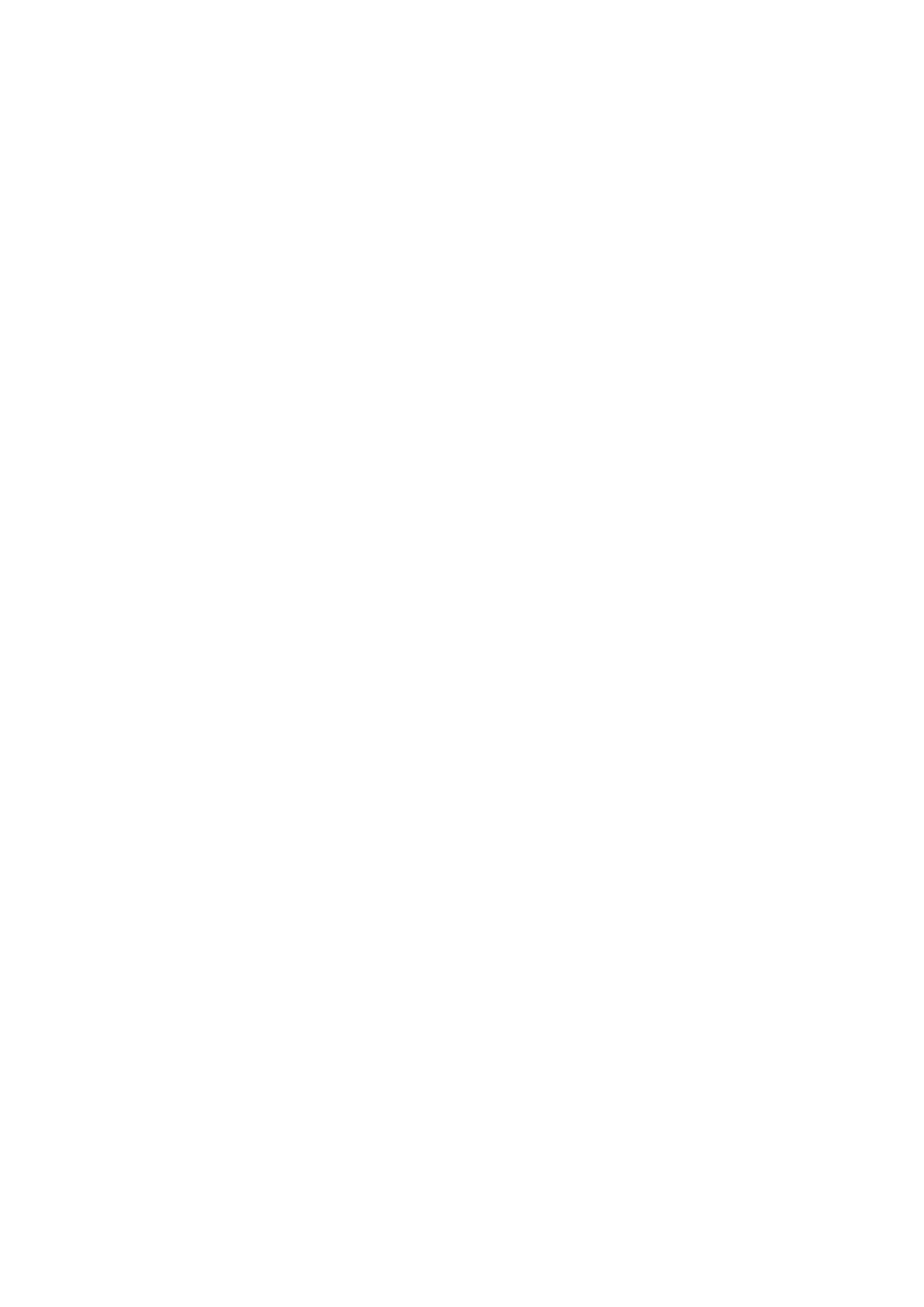that has resulted in the dissemination of information, dispersion of ideas, diffusion of knowledge and technological knowhow, distribution of resources leading to the transformation of societies. It is a process of interaction and integration among the people, companies, and governments of different nations, a process driven by international trade and investment and aided by information technology. Globalization is the worldwide process of homogenizing prices, products, wages, rates of interest and profits. It is a process by which the people of the world are unified into a single society and it leads to the integration of national economies into the international economy through trade, foreign direct investment, capital flows, migration, and spread of technology. Thus, globalization is a single word describing multiplicity of phenomena. It is omnipresent, ubiquitous and multidimensional.

Globalisation during last two decades has been called as the most talked about phenomenon. However, what exactly needs to be included under the term globalisation is deeply contested. It is a multi-dimensional phenomenon, involving diverse activities and interactions including the economic, political, technological, cultural and environmental.

- To quote Albrow globalisation includes "all those processes by which the peoples of the world are incorporated into a single society, global society".
- In the languages of Ronald Robertson "Globalization as a concept refers both to the compression of the world and the intensification of consciousness of the world as a whole."
- Anthony Giddens sees Globalisation as, "The intensification of world-wide social relations which link distant localities in such a way that local happenings are shaped by events occuring many miles away and vice-versa". The term has been used expansively to include an enormous range of features of contemporary life. Five of them can be considered as crucial to its understanding:

#### **a) Stretched Social Relations**

Globalisation invokes cultural, economic and political networks of relations spread across the world, denser than in any previous periods. Further they are not confined to merely specific regions. They envelop the whole world,

#### **b) Intensification of Flows Globalisation and Liberalisation**

Globalisation is manifest in the rapid flow of information, capital and goods. They result in networks and interactions that transcend any effective monitoring and control by the nation-states. They beget social interactions that could have little to do with geographical and cultural contiguity. Mobile phones, satellite television and internet, which are based on the flows, do not respect the spatial frameworks that bound communication hitherto.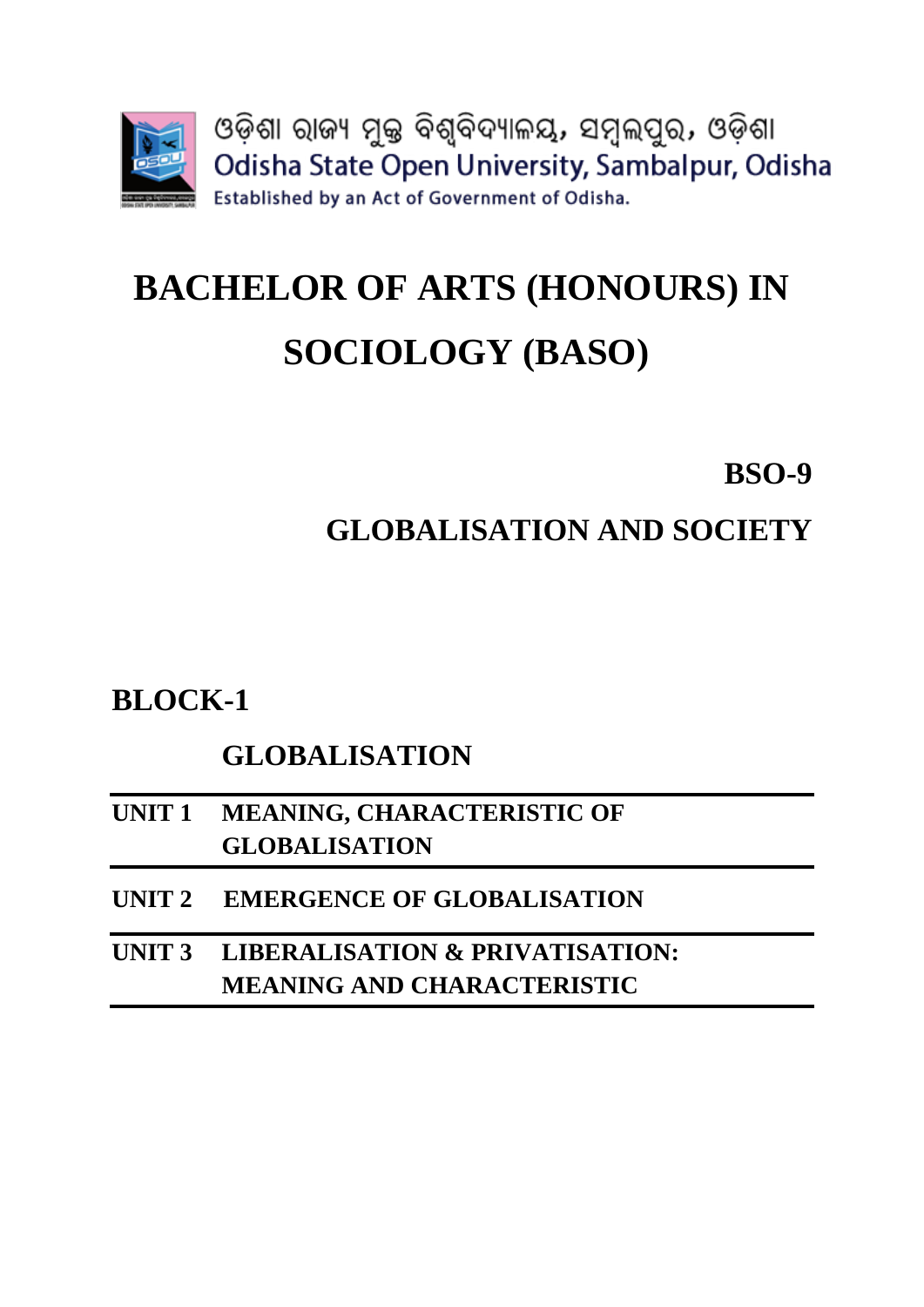#### **c) Increasing Interpenetration**

Under globalisation cultures and societies that were hitherto distinct come face to face with one another and get interwoven into the ways of social life of others. Differences of language, food, dress and beliefs become constitutive of social makeup.

#### **d) Global Infrastructure**

They are formal and informal institutional arrangements in the economic, political and cultural domains that facilitate networking and flows. Their reach transcends the bounds of nation-state. They facilitate the functioning of a global market. They embody codes and regulations holding transnational interactions in place. They provide the mechanisms of global governance.

#### **e) Reformulation of Social Relations**

Under globalisation relations between social classes are brought sharply to focus on a global scale. In the earlier phases of capitalism class relations were primarily defined within the vortex of the nation-state. Globalisation brings about a dense interaction between dominant classes and regions outstripping national cleavages. It throws up new social strata and factions both at the national and global levels. It reformulates inequalities and existing unevenness in economic and power relations.

## **1.4 CHARACTERISTICS OF GLOBALISATION**

The above five-fold features inform the following characteristics of the globalising world.

- a) It is an inter-connected world: It is connected on account of modes of simultaneous communication to any part of the world. It is also a connected world on account of the problems that confront humanity as a whole. Problems such as global climatic changes, the depletion of the ozone layer, drugs, terrorism, pollution of the oceans etc. are beyond the scope of any particular nation-state.
- b) Distant actions in one comer of the globe have rapid and significant repercussions in other parts. For instance, the East Asian Crisis of 1997- 1998 on the New York Stock Market on Bombay Stock Market etc.
- c) There is the emergence of global social strata sharing certain common cultural features. For instance: English language, Blue Jeans, Sweat Shirts, etc. These features increasingly penetrate national cultures and may attempt to bring about levels of homogenisation of modes of living, thought and interactions.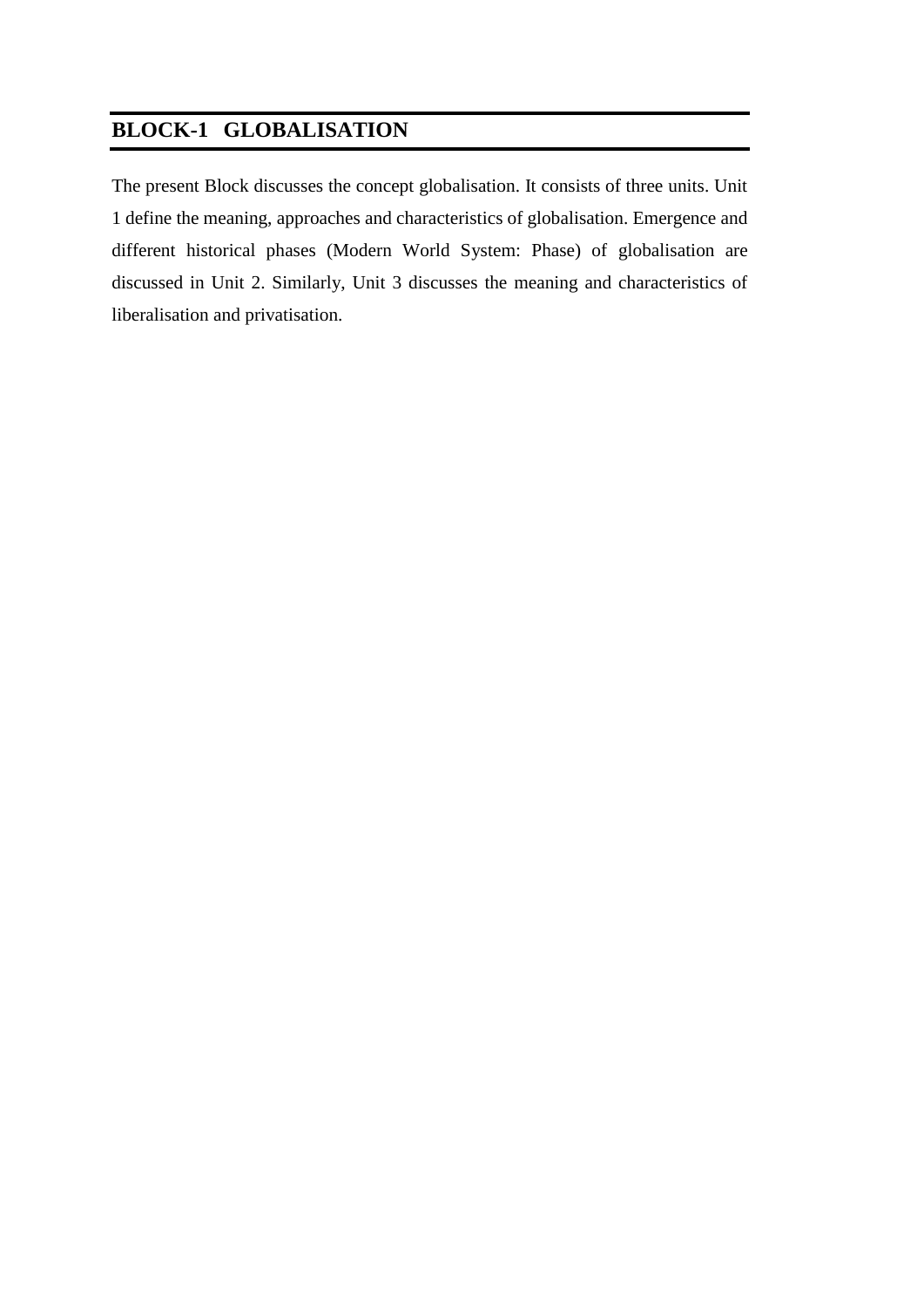- d) Globalisation encapsulates the entire range of social relations. It has its impact on every facet of life. However, the momentum of these relations may not move at a uniform pace.
- e) Under globalisation power relations come to be articulated increasingly at the global level. New organisations come to be established for the purpose.
- f) Development of communication technology undermines the authority of the nation-state and poses a threat to its sovereignty.
- g) It connects localities with the world bypassing national boundaries.
- h) Sometimes individuals and smaller institutions in control of a front-line technology can challenge the power of global organisations by forming alliances. There grows up a new entrepreneurship around such knowledge based industry.
- i) The prevailing pattern of globalisation has widened economic inequalities and has worsened the lot of the impoverished. It has threatened the existence of local cultures.
- j) Globalisation also brings new opportunities. It widens tremendously the range of choices available to people. It breaks down such geographic barriers as town and countryside and metropolis and periphery to access resources and information. One can live locally while being in tune with the global context.
- k) It is the integration of the global financial markets that often remains the hallmark of globalisation. It involves new forms of financial sanctions, assisted by new modes of communication. It has led to the weakening of the national stock markets and tremendous growth in international bank lending, international bond markets etc.
- l) It involves a struggle to dominate global markets and centralisation of power in a few organisations. The rise of the Multinational Corporations (MNCs), the International Monetary Fund (IMF), the World Bank and the World Trade Organisation (WTO) have come to play bear witness to it. The process of Globalisation has hitherto been accompanied by a strong dose of Arnericanisation manifest in such symbols as 'Coca-Cola' and 'Macdonald' and has reinforced its influence over the other regions of the world.

Thus, we see that there are different facets to globalisation. As a result of this, the term globalisation today has multiple meanings and definitions.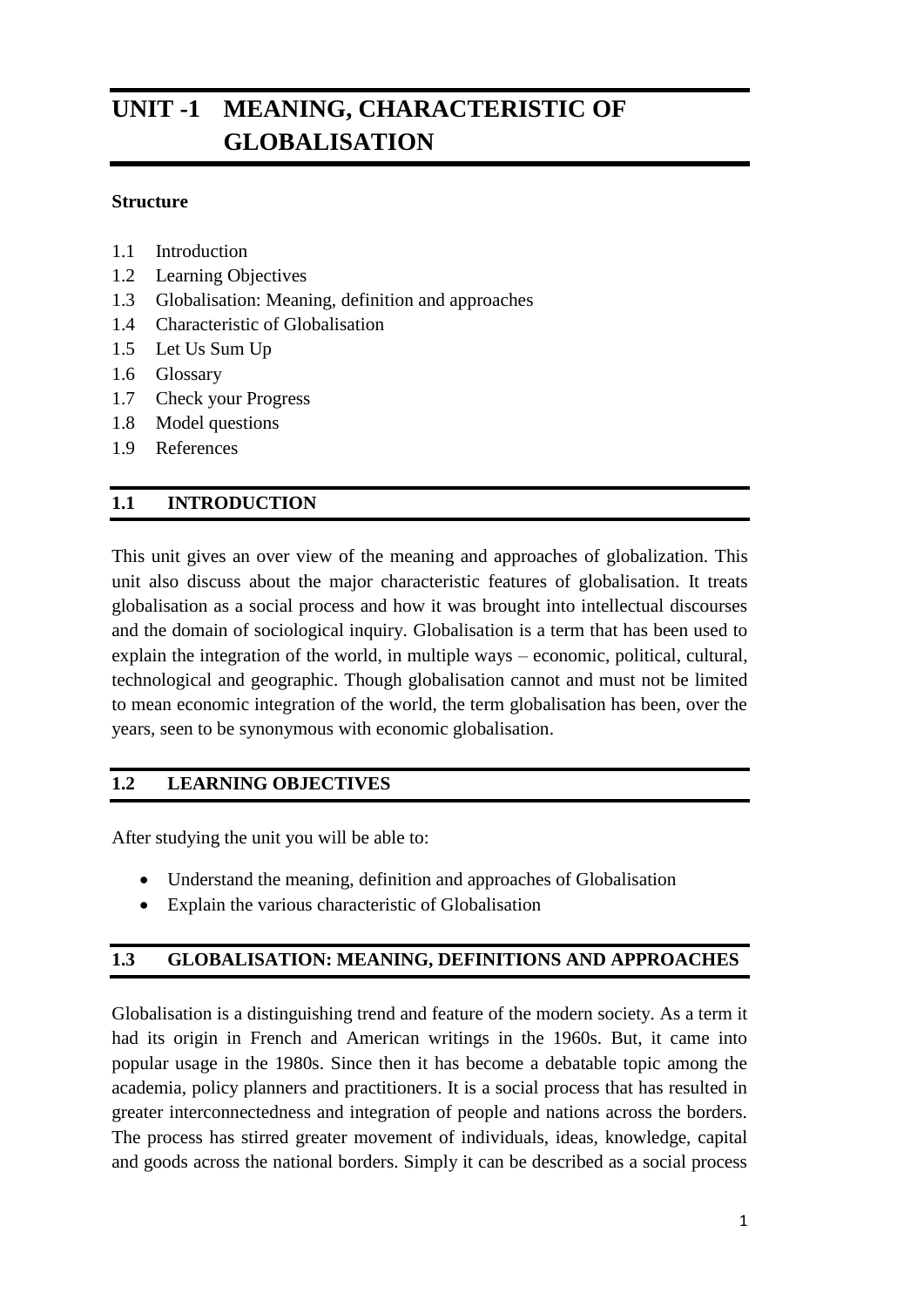Check your progress 1.1

Note:

- i. Write your answer in the space given below
- ii. Compare your answer with the one given at the end of this Unit.

Q1. Define Globalisation? Ans-

# **1.5 LET US SUM UP**

- Globalisation is a term that has been used to explain the integration of the world, in multiple ways – economic, political, cultural, technological and geographic.
- Globalisation includes "all those processes by which the peoples of the world are incorporated into a single society, global society".
- Globalisation is manifest in the rapid flow of information, capital and goods. They result in networks and interactions that transcend any effective monitoring and control by the nation-states.
- The General Agreement on Trade in Services (1995), of the World Trade Organisation counts education as a commercial service that can be exported, thereby expanding its global outreach.
- The process of Globalisation has hitherto been accompanied by a strong dose of Arnericanisation manifest in such symbols as 'Coca-Cola' and 'Macdonald' and has reinforced its influence over the other regions of the world.

## **1.6 GLOSSARY**

**Globalisation:** Globalization means the speedup of movements and exchanges (of human beings, goods, and services, capital, technologies or cultural practices) all over the planet. One of the effects of globalization is that it promotes and increases interactions between different regions and populations around the globe.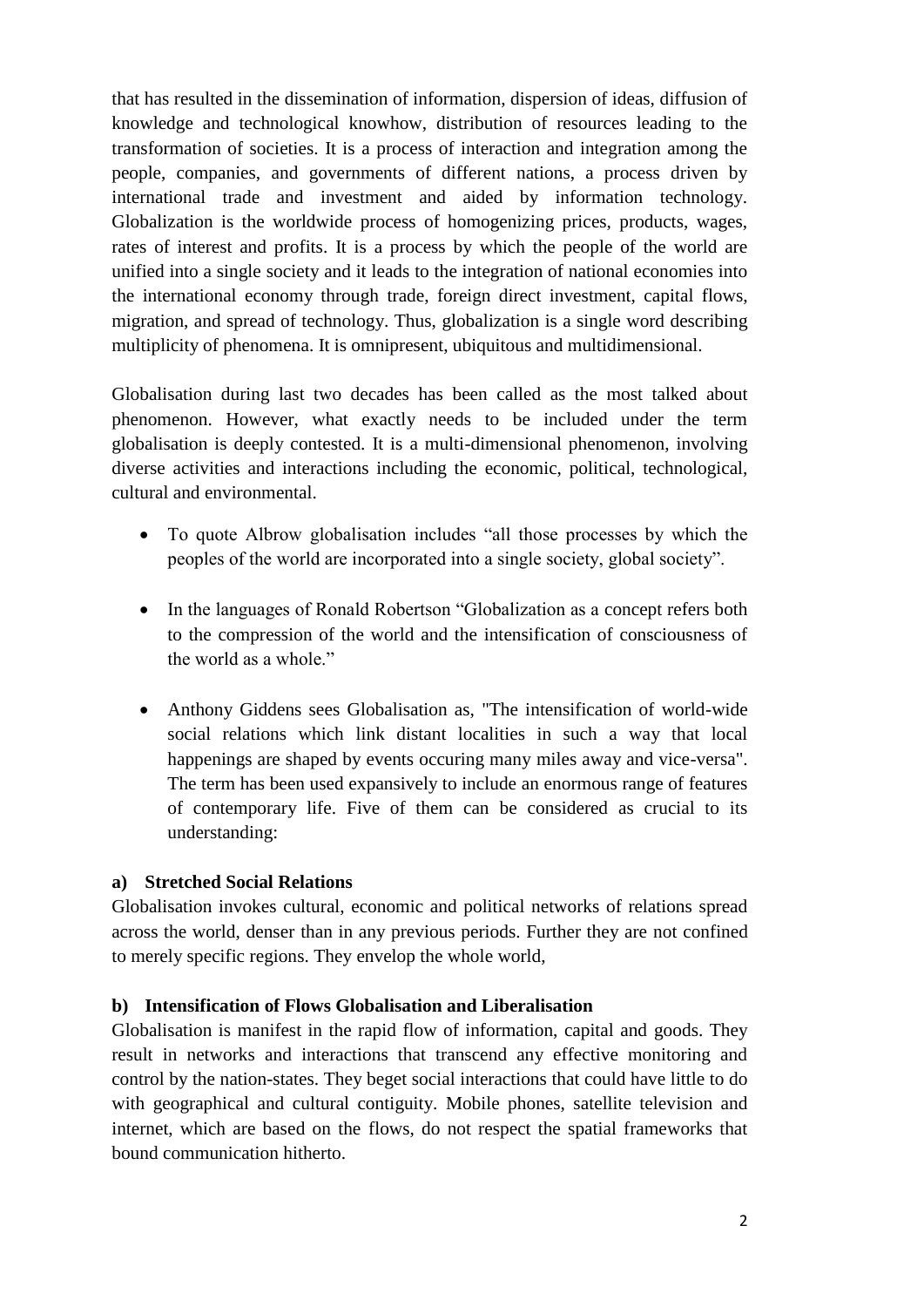**Neoliberalism:** A political approach that favours free-market capitalism, deregulation, and reduction in government spending.

**Privatisation:** The transfer of ownership, property or business from the government to the private sector is termed privatization.

#### **1.7 CHECK YOUR PROGRESS: ANSWER KEYS**

Ans to Q1- Globalization as a concept refers both to the compression of the world and the intensification of consciousness of the world as a whole.

#### **1.8 MODEL QUESTIONS**

- 1. What is globalisation; give some important definitions of globalisation?
- 2. Delineate the characteristics of globalisation.

#### **1.9 REFERENCES**

- 1. Mehra, Sohan S. (2012) Modernisation, Globalisation and Social Transformation, Creon Publications
- 2. Vago, Steven (2003) Social Change, Pearson
- 3. Charlton, Bruce and Andras, Peter (2003) The Modernization Imperative, Exeter
- 4. Frieden, Jeffry E.(2007) Global Capitalism It's Fall and Rise in the Twentieth Century, W. W. Norton & Company
- 5. Amin, Samir (2014) Capitalism in the Age of Globalization: The Management of Contemporary Society (Critique. Influence. Change) , Zed Books Ltd
- 6. Bhagwati, Jagdish N. In Defence of Globalisation (2004), Oxford University Press
- 7. Holton,R.J. (1998) Globalization and the Nation-State Palgrave Macmillan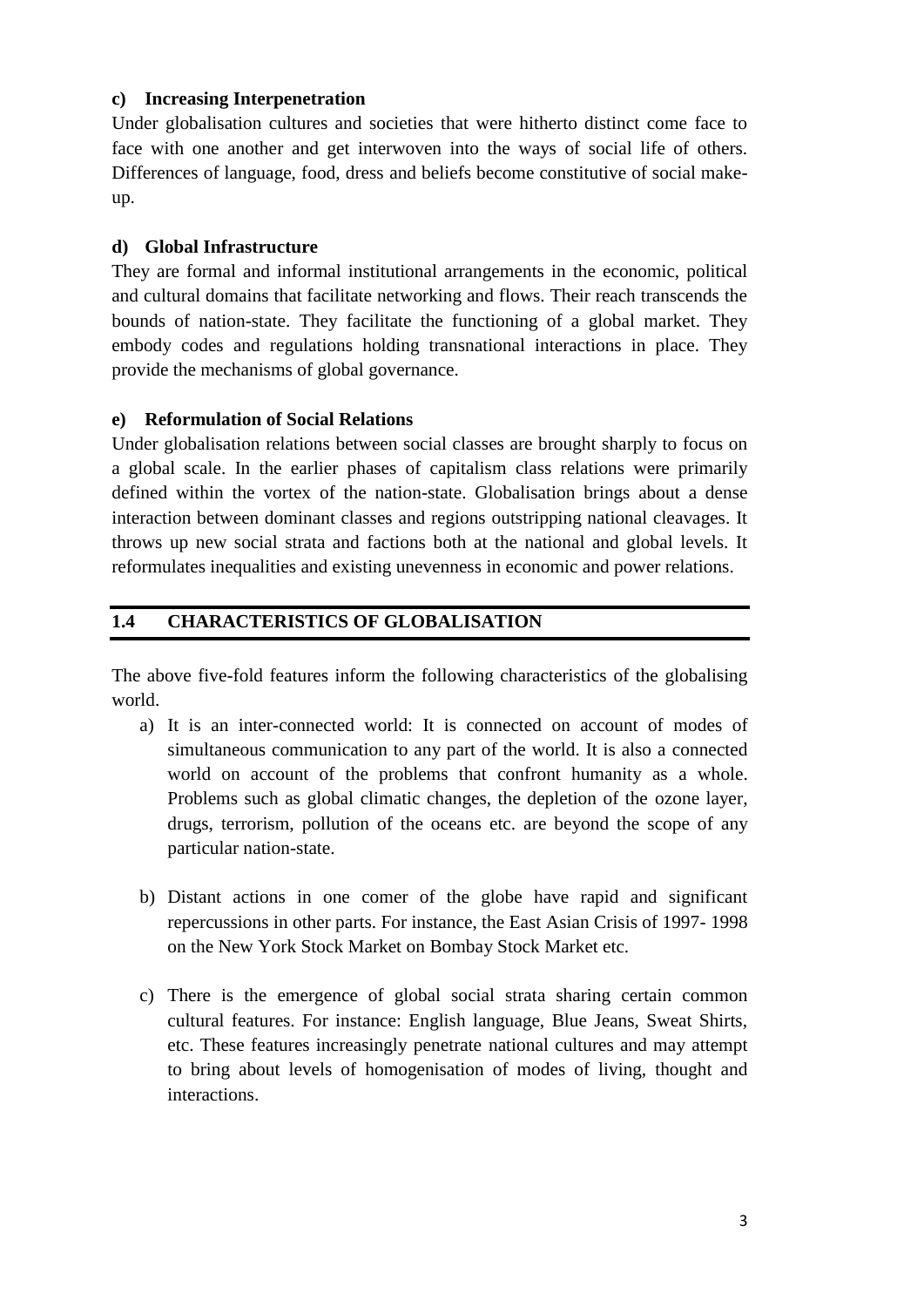# **UNIT- 2 EMERGENCE OF GLOBALISATION**

#### **Structure**

- 2.1 Introduction
- 2.2 Learning Objectives
- 2.3 Globalisation and its History: An Introduction
- 2.4 Origin of globalisation
- 2.5 Modern World-System: Phase I
- 2.6 Modern World-System: Phase II
- 2.7 Let Us Sum Up
- 2.8 Glossary
- 2.9 Check your Progress
- 2.10 Model questions
- 2.11 References

## **2.1 INTRODUCTION**

This Unit will look at the many definitions of globalisation in the coming paragraphs. However, its main focus will be on the history of globalisation, specifically economic globalisation, its origin, and its different phases given its place in the globalisation discourse.

### **2.2 LEARNING OBJECTIVES**

After reading this unit, you will be able to;

- Understand the history of globalisation
- Define the various forms of globalisation
- Explain the origin of globalisation
- Explain the different phase of modern world-system

## **2.3 GLOBALISATION AND ITS HISTORY: AN INTRODUCTION**

Globalisation is a term that has been used to explain the integration of the world, in multiple ways – economic, political, cultural, technological and geographic. Though globalisation cannot and must not be limited to mean economic integration of the world, the term globalisation has been, over the years, seen to be synonymous with economic globalisation. Additionally, as we shall see, globalisation must not be seen as the monopoly of Europe and the West, since in the past centuries, influences from the East have also made their way Westwards. Today, the revolution in electronic and communication technology, has greatly expanded the reach of globalisation.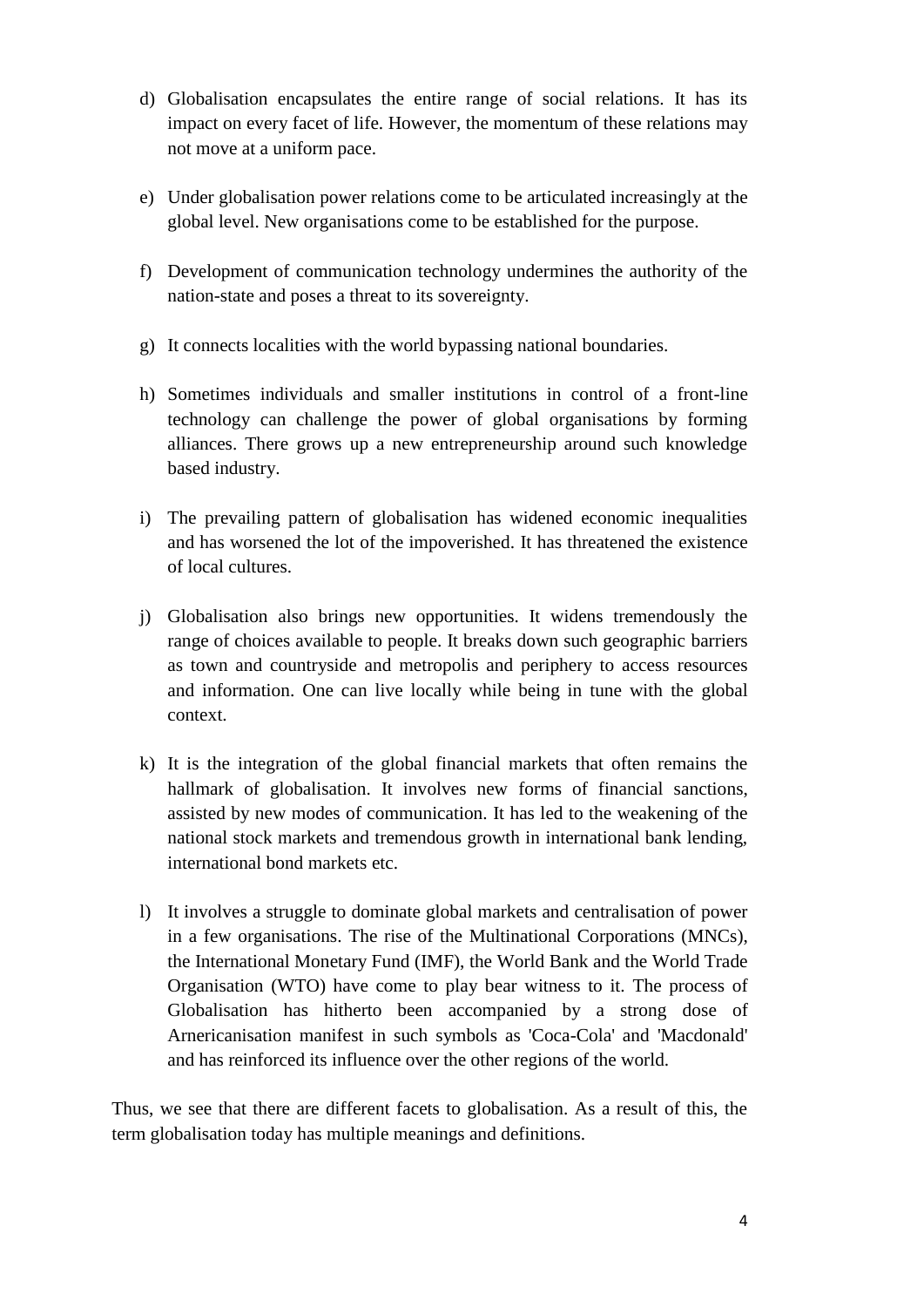The term 'global village' is a jargon apt for usage in the global era that we live in. Coined by Marshall McLuhan (1962), it notes the integration of people all over the world through the speedy passing of information, via the medium of electronic technology.

The term globalisation has been a subject of discussion in the international political, economic, social and development contexts. Though advocates of neoliberalism and open markets support globalisation as the means to economic prosperity for the masses, and its opponents blame it and the force that spread it across the globe, i.e. capitalism, for increasing inequalities in the world, there is no consensus on what exactly the term means and when it originated. There are many definitions of the term and there are different academic views on when globalisation began, though some of these views, such as that of Wallerstein's world -systems analysis, have gained more academic momentum than others. In its current form, however, globalisation is the result of a conscious policy decision in the 1990s by governments in Asia, Africa and Latin America some even earlier to restructure their economies and open their markets to the world.

Before we go into the history of this term, it is important to understand the meaning of the term globalisation. Globalisation in its simplest present-day definition is the movement of people, capital and goods. It is also seen as a process that has increased the integration and inter-connectedness of countries and people around the world. Some academics consider globalisation to be as old as primitive man. For, it is the migration of the primitive man across continents that established human settlements in different parts of the world. There is obviously a significant difference between the migration of primitive man, as a characteristic of globalisation, and the internationally recognised aspect of macro-economic policy changes, that have made the world a more interconnected place and brought about multiple forms of integration.

While economic globalisation has taken centre-stage in the discussions surrounding the term globalisation, today more aspects of globalisation are given their place in globalisation discourse. Ritzer (2009) notes that there are many types of globalisations, and though they are heavily influenced by economic considerations, each has its own peculiar trait. Political globalisation emphasises the global nature of political relations and the role of political organisations such as the United Nations, regional groupings such as the ASEAN and the NAFTA and even terrorist organisations such as the Al Qaeda, each of whose actions and policies has a global impact. Cultural globalisation refers to the global impact of cultural influences from particular nations – such as food, music, television shows, art and aesthetics and films. These cannot be limited to the borders of a nation-state, but have travelled beyond them and some have even become a part of or influenced foreign cultures. For example, Bollywood movies have a fan following of Indians not just in India and around the world, but of non-Indians as well.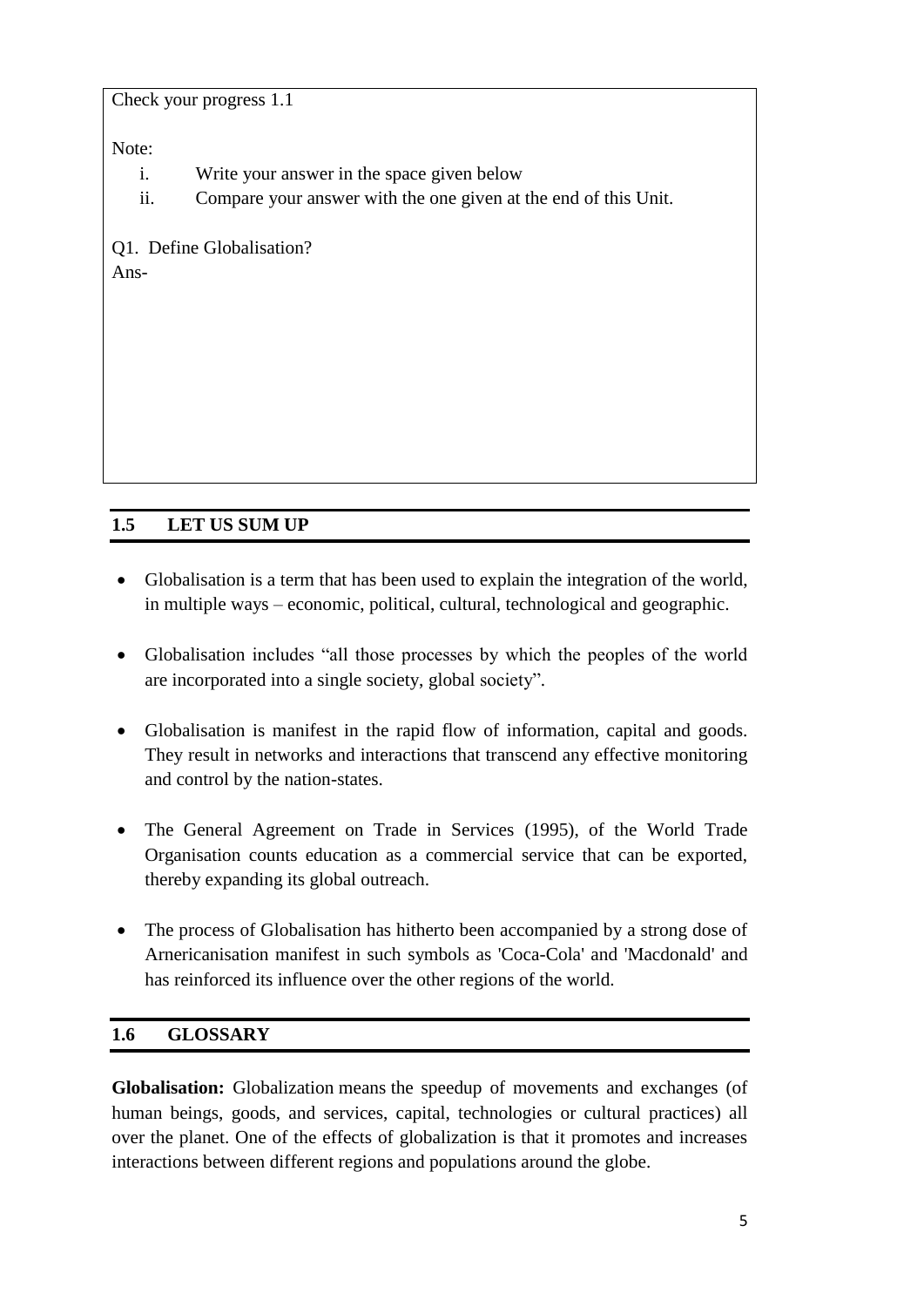The next type of globalisation is based on religion because, according to Ritzer (2009), most religions of the world seek to have a global presence and following. Today, religion knows no boundaries. For instance, one can be a practicing Buddhist not just in Tibet or India, but in Europe or North America as well, as a result of the global influence of the sayings of the Dalai Lama. Ritzer (Ibid.) calls science a 'global enterprise' because much scientific knowledge that comes out today is based on information sourced from around the world. Though scientific knowledge began to be disseminated throughout the world since the early twentieth century, this has become even truer today, with the advent of the Internet. This is true also for health and medicine, which is the other basis of globalisation; since there are diseases which are common the worlds over; medicine which is the cure for them has a global reach. Sports and education are the other two areas which have been globalised. As far as sports is concerned, there are international bodies such as the International Cricket Council and competitions such as the Wimbledon Championships which are known the world over and have members/competitors from all over the world; moreover, the media has helped to spark a global interest in sports, even those which have not originated in one's own country of origin. Finally, education, especially higher education, has become globalised as well. Not only do many Western universities and colleges have online courses that can be accessed worldwide, but today, more young people travel abroad for higher studies. Moreover, the General Agreement on Trade in Services (1995), of the World Trade Organisation counts education as a commercial service that can be exported, thereby expanding its global outreach.

#### **2.4 ORIGIN OF GLOBALISATION**

Frank and Gills (1992) suggests that the history of the world system – they denote the term without the hyphen, unlike Wallerstein's denotation of the term - dates back to five thousand years and that the rise of Europe and the West are but recent and 'passing' phenomena in the history of the world-system. Moreover, they argue that some of the characteristics which were typical of the modern world system, actually existed much before its officially recognised period of emergence, as given by Emmanuel Wallerstein (1974). For example, unlike Wallerstein, Samir Amin (1975) and the dependency theorists, for Frank and Gills, capital accumulation, which is characteristic of the modern world system, has existed for many thousand years before the world-systems analysis's attribution of the Middle Ages as its origin.

Wallerstein calls previous systems as 'world empires' and Amin calls them 'tributaries' where 'political and ideological' rather than economic unity – which is characteristic of the world-system - was predominant. Moreover, the dependency theorists' emphasis on the core-periphery angle in the modern world system, in which surplus is transferred from the periphery regions to the core regions, is something that Frank and Gills note could have existed in world systems before the rise of the modern world system. According to Frank and Gills, while Wallerstein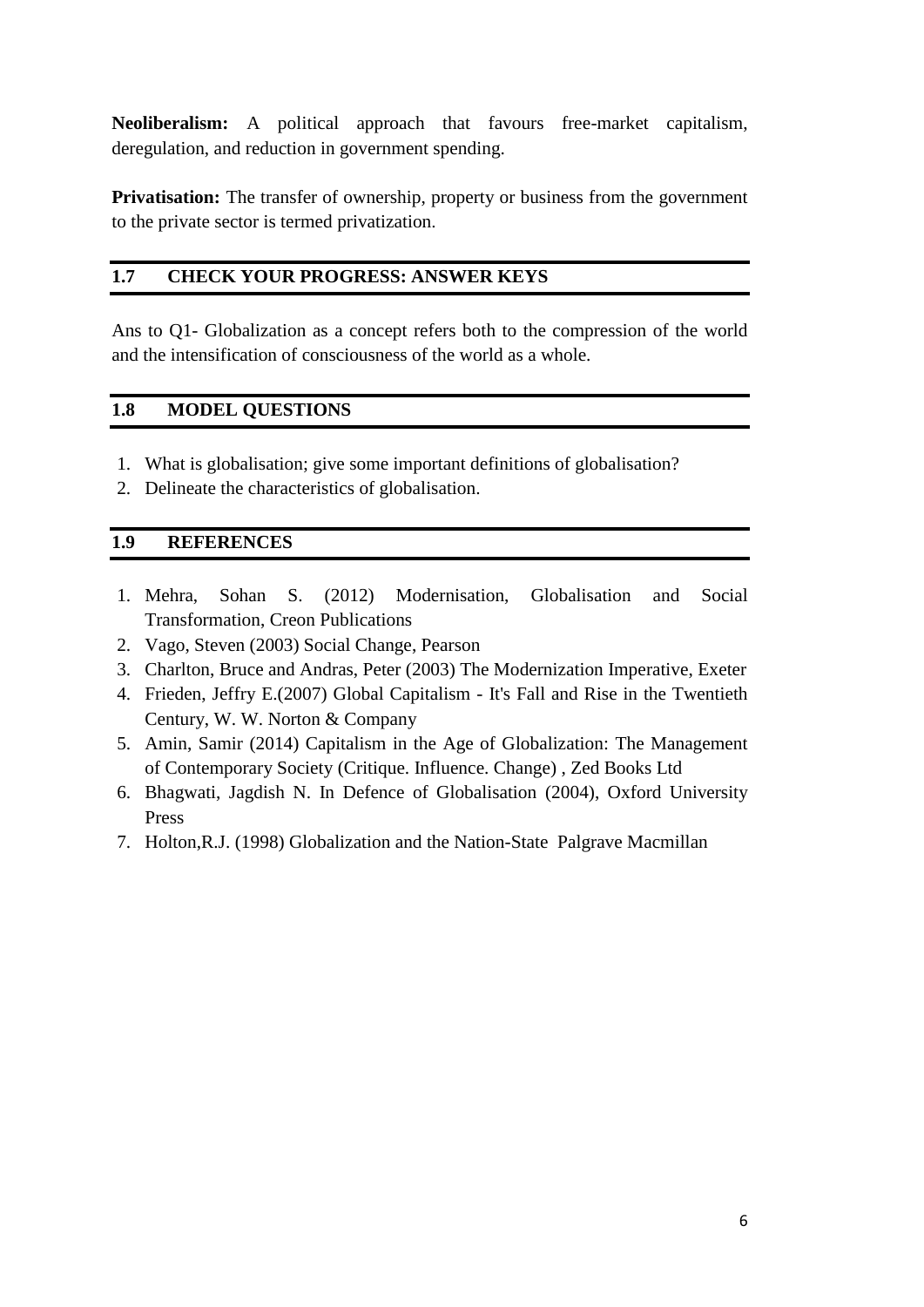and others consider the modern world system to be cyclical, in that core-periphery relationships keep changing and so do world system hegemonies and rivalries, they believe that such cycles existed long before the academically recognised origin of the modern world system.

Sen (2002) notes that globalisation need not necessarily be seen as 'global westernisation'. Rather, if one were to look at the causes of globalisation, then one needs to go back to the beginning of 1000 AD. Around this time, more than Western influences, it was advancements in the East - in China, India and the Arabic world that found their way to and became an integral part of Western culture. Around 1000 AD, China had already made advancements in simple technology. For instance, the Chinese had already invented 'paper, the printing press, the crossbow, gunpowder, the iron-chain suspension bridge, the kite, the magnetic compass, the wheelbarrow, and the rotary fan' (Ibid.). These innovations in technology were not known in other parts of the world, and according to Sen, it is globalisation that spread them to Europe. Similarly, the decimal system was originally invented in India and subsequently used by Arab mathematicians. Later, it found its way to Europe. In this way, Sen tries to make the point that in this integration of Asia and Europe, one sees the opposite of what is happening today, i.e. a movement of ideas, technology and innovation, from the East to the West. So, Sen notes that globalisation should not be considered the monopoly of the West or inherently a Western phenomenon.

Though Wallerstein's description of the origin of globalisation through his explanation of the modern world-system is considered Eurocentric and is not without its criticisms, it is acknowledged in academic circles as a good source to understand the origins of modern-day globalisation, as we know it. Wallerstein (1974) compares the emergence of the modern world-system to previous watersheds in 'world social science' such as the emergence of the Neolithic Man and the transformation from the Middle Ages to the Modern World. He calls these systems structures and sees changes in them as being qualitative in nature and resulting in a world vastly different from the one in the past. According to Wallerstein, there are there are four periods that any history of globalisation should concern itself with. These are: 1450- 1640 when the modern world-system first originated and was still confined to Europe; 1640-1815, when the modern world-system was strengthened by the activities of the system; 1815-1917, when industrial revolution and modern technology converted the 'world-economy into a global enterprise' and 1917 -1970s, when the capitalist world-economy was strengthened and the world began to witness the revolutionary urges to overthrow the capitalist world-system.

Wallerstein sought to distinguish the modern world-system from previous systems. According to him, the modern world-system is a world-economy, i.e. it is an economic unit with multiple political centres. Previous world-systems were, according to Wallerstein, political units such as 'empires, city-states and nationstates'. The modern world-system is a world-system because it is bigger in size than a political unit and it is a world-economy because of the existence of economic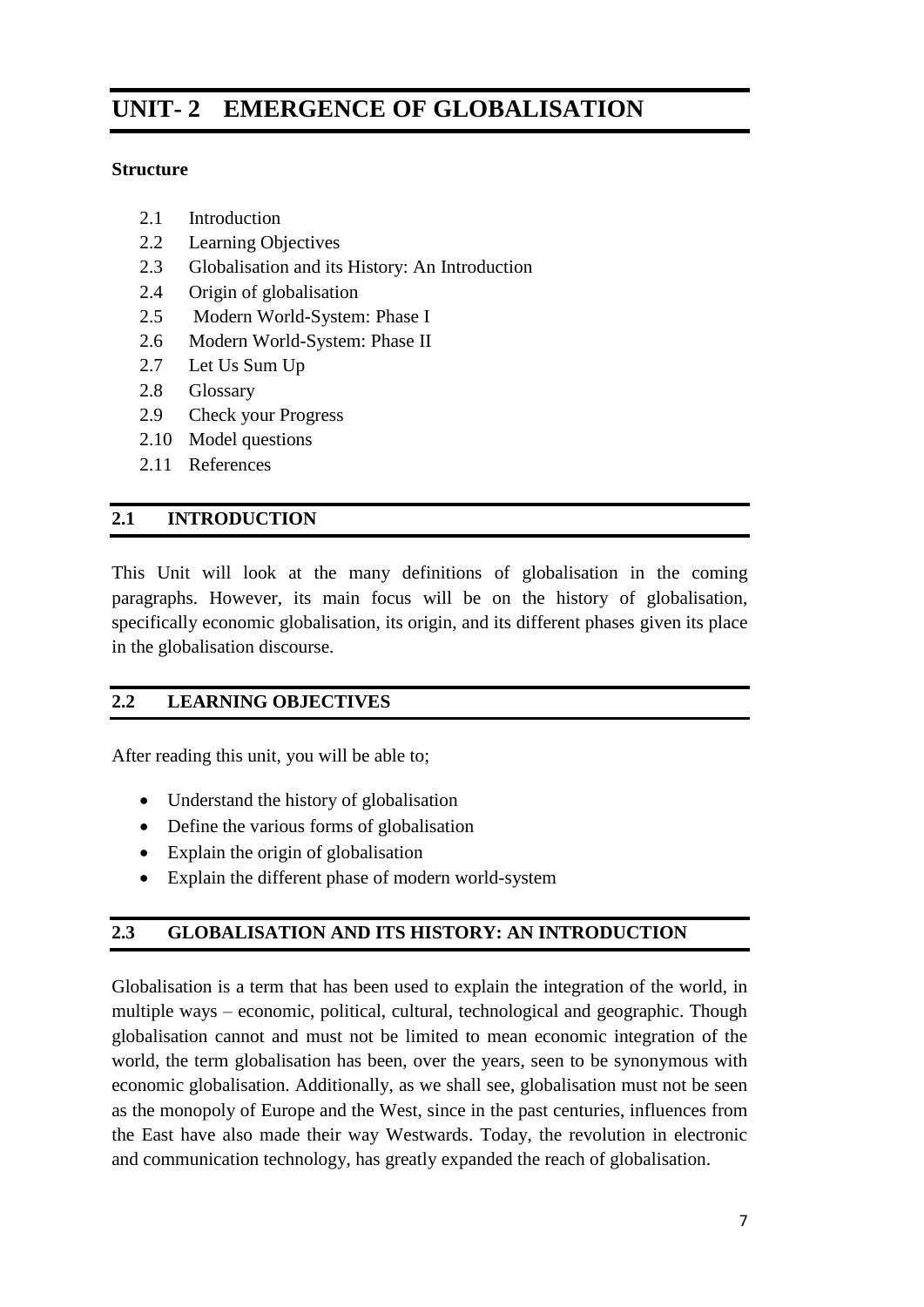interdependence, which got a boost through cultural and political ties between the parts of the system. This world-economy consolidated itself as a result of the advantages it had due to scientific and technological advances.

How did the modern world-system emerge? It was the consequence of a series of events which occurred between the twelfth and the fifteenth centuries in Northern Europe, when feudalism as the mode of social organisation was on its way out. There were various reasons for the collapse of feudalism but the predominant ones were (i) natural causes such as drastic climatic changes which made traditional crop cultivation difficult and an outbreak of bubonic plague that killed several thousands and (ii) a crisis of the economic base of feudalism, which exposed the internal contradictions in its superstructure and finally led to its collapse. The economic base of the feudal system was based on the unjust principle of landlords monopolising the land and the judicial system and to whom the peasants had to sell their surplus. As far as the superstructure was concerned, the clergy and the feudal aristocracy were in conflict with each other in regard to the question of who held more power.

These problems were compounded by the rapid increase in population whose demands could not be met by the limited technological advancement of the time; at the same time the peasants had to sell additional surplus to the landlords given that Europe was embroiled in wars, and the army had to be maintained. Consequently, the expenditure of the feudal aristocracy increased in an unsustainable manner. Many peasants migrated from the villages to the towns where they engaged in the urban local crafts economy. In this relatively new set up, local trade began to expand and grow, and along with it came more urbanisation and population growth. However, as a result of the wars being fought in Europe, the economy could not flourish as most of the surplus went in the upkeep of the army.

Taxing the peasants for the maintenance of the army was an extra economic burden on the peasants over and above their traditional feudal obligation of selling their surplus to the landlords. This resulted in peasant revolts against the feudal nobility. As mentioned earlier, the superstructure was already weak, with the Church and the rulers in conflict with each other and struggling to hold on to power. The weakening of the base and superstructure of the feudal system ultimately resulted in its demise. With the feudal system cracking at the base, new modes of production came into place gradually. Chief amongst these were (i) the transformation from traditional, including subsistence patterns of agriculture, to commercial, cash crop agriculture, (ii) the growth of commerce and most significantly, (iii) the expansion of the European economy outside the borders of Europe to other parts of the world for business and for conquest.

The expansion of the European economy the world over was significant because it created the modern world-system, in which several different parts of the world have converged, or have been brought together, on the basis of economic linkages. It is in this process that we see the origins of globalisation as we know it today.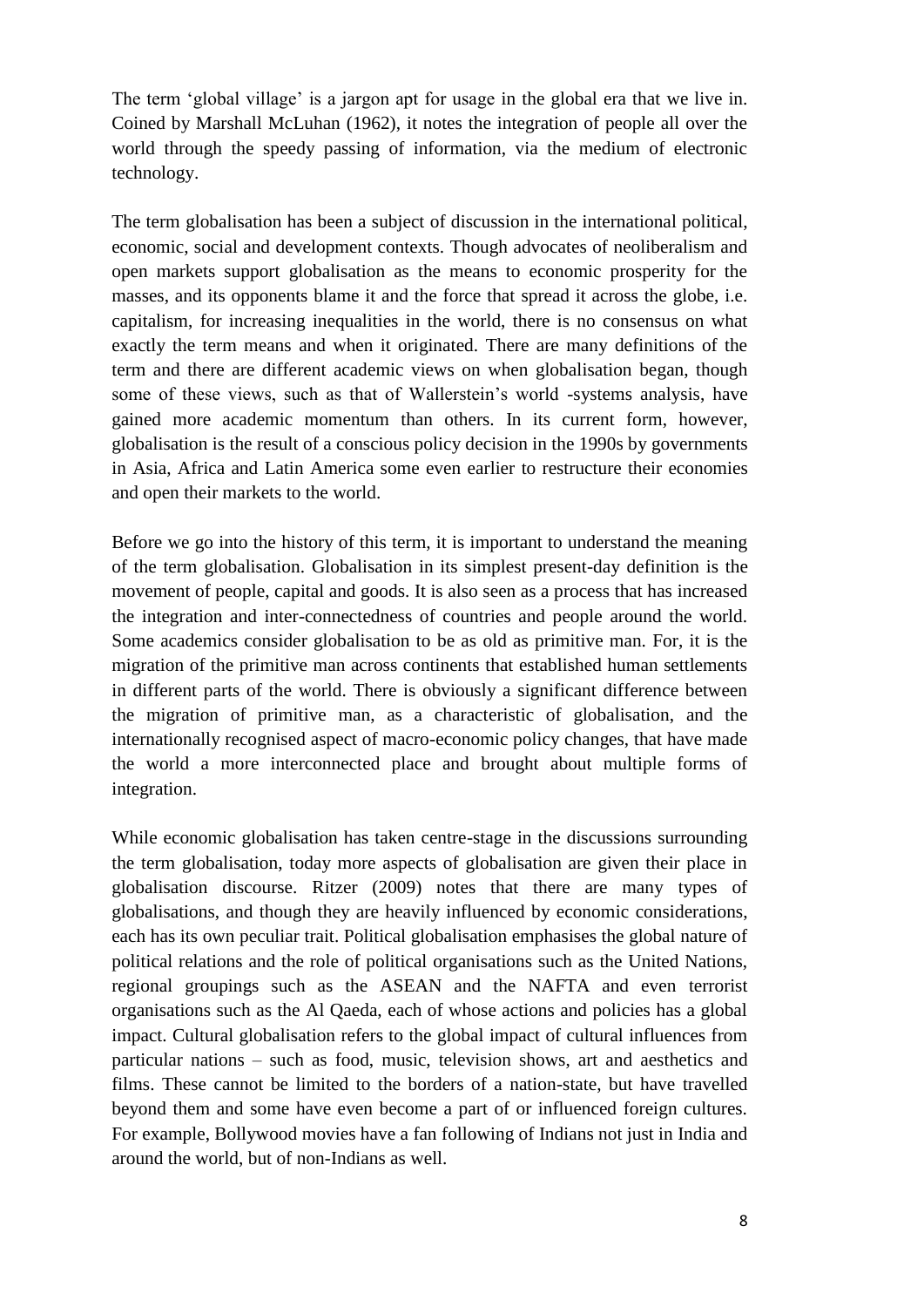Globalisation is perceived to be a relatively new term with an old history. Academic thinking on globalisation stretches from pre-modern times, to the Middle Ages, Modern Age and finally the contemporary period. In the coming paragraphs, we shall see the history of globalisation beginning from the Middle Ages. While economic self-reliance and capital accumulation have been motivating factors which resulted in globalisation as we know it today, these factors have also been the motor force behind what is today seen to be the political, cultural, technological and even military 'superiority' of the most advanced nations of the world.

### **Check your progress- 2.1**

Note:

i. Write your answer in the space given below

ii. Compare your answer with the one given at the end of this Unit.

Q1. What is cultural globalisation? Ans-

### **2.5 MODERN WORLD-SYSTEM: PHASE I**

How did the expansion of the European economy affect the rest of the world? Wallerstein (1974) notes that the main impact was the formation of an international division of labour in which the kind of labour one performed and the kind of economic activity one performed depended on which part of the world-system one belonged to. According to Wallerstein, the world was divided into three main regions, the core, the periphery and the semi-periphery, based on an unequal division of labour. In this unequal economic division of the world-system, we see the roots of (economic) globalisation, i.e. the process by which capitalism was spread across the world. According to Wallerstein, the modern world-system emerged in the early sixteenth century and consolidated itself by the middle of the seventeenth century.

When it first emerged, the core region, which was the area that benefited most from capitalist economic growth and the capitalist world-system, comprised of North Western Europe, primarily England, France and the Netherlands. The core region was marked by centralised governments or monarchs, a centralised administration and a strong army. In rural areas, the core region was characterised by the rise of independent farmers, who, with the end of feudalism, paid rents to work on the land. Additionally, many landless labourers were provided cheap wages for working on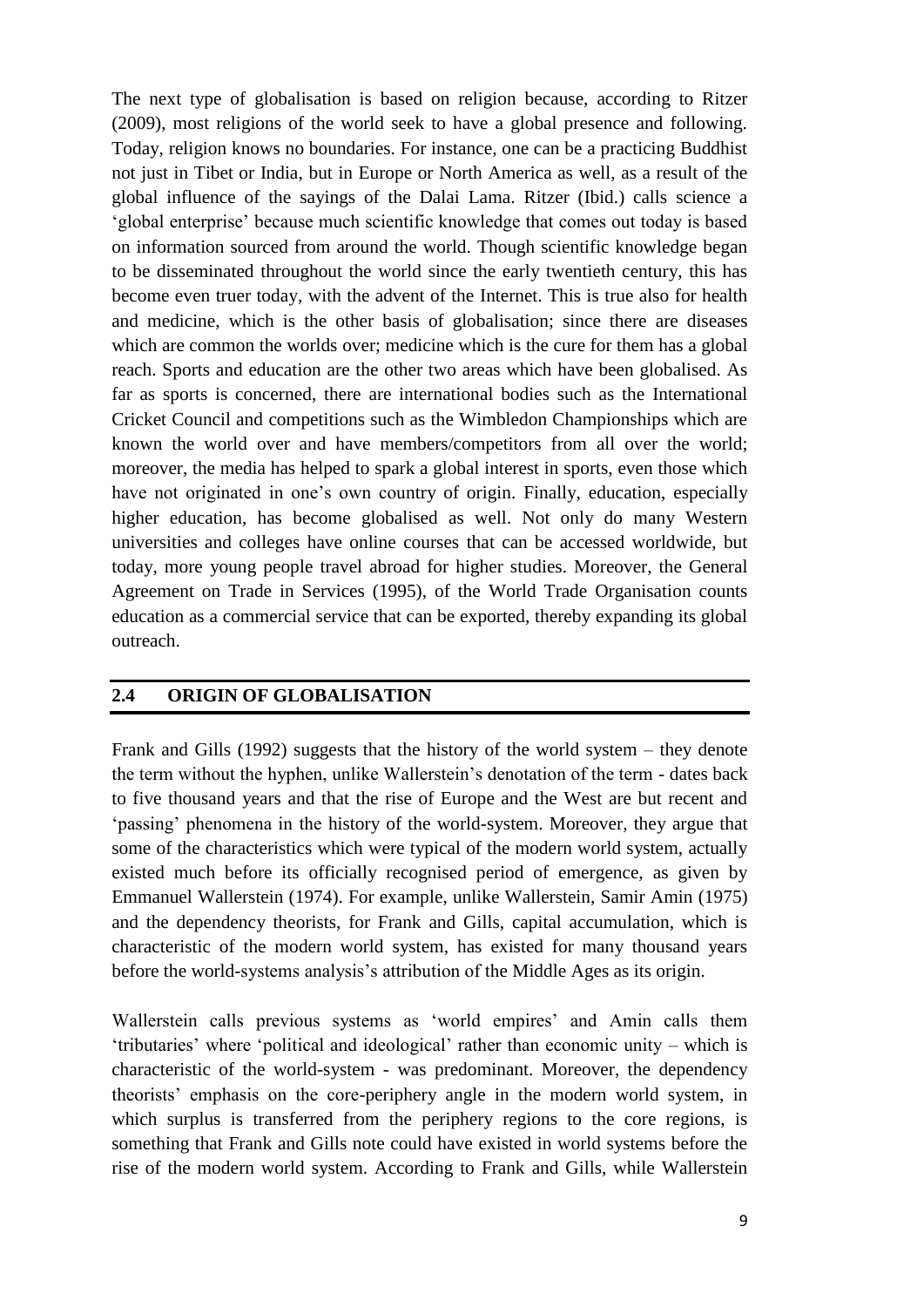the land. Those who could not find any jobs in the villages moved to the towns where they provided cheap, temporary labour for the urban local economy. With the rapid increase in technology, agriculture also expanded. As far as the urban bourgeoisie was concerned, they controlled much of the world trade and obtained the surpluses in the world-system.

The periphery region was controlled by the core region. Its economy depended on trade ties with the core region. The periphery lacked a strong state and bureaucracy and was often conquered and plundered by the core region states. Examples of peripheral areas when the world-system emerged were parts of Eastern Europe and Latin America. The labour in these areas was characterised by forced or bonded labour, debt peonage and slaves. Latin America which was conquered by Spain and Portugal had to contend with the weak administrative and political structures brought to the region by the Spanish and the Portuguese. The main function of the peripheral region was to export surplus, cheap labour, precious metals such as gold and silver, and raw material to the core region. What they produced was not generally for their own consumption but for the world-economy.

The semi-periphery lay between the core and the periphery. This region was characterised by core areas which had declined in economic growth or peripheral areas which were trying to better their economic status. Examples of semi-peripheral areas included South Western Europe, Spain and Portugal, Southern France, Germany and Italy. The governments in this region were weak, while the landlord class was strong. This region had better access to international commerce and high quality manufactured products in the world-economy though it was not to the extent that the core region had. In the rural areas, this region was characterised by sharecropping. The semi-periphery region tended to extract surpluses from its peripheral colonies. For instance, Spain and Portugal treated the regions of Latin America that they had conquered as the source of precious metals like gold and silver, which they used to pay for the manufactured goods they bought through their trade with the core regions.

There was one other region that Wallerstein described and that was the external area, which lay outside the international world-economy. Examples of external areas included Russia, interior Africa, South Asia and the Ottoman Empire. From this division of the world into core, periphery and semi-periphery, we can conclude that core was economically strong with a strong state and bourgeoisie, wage labourers and self-employment, the semi-periphery was economically weak and characterised by sharecroppers and landless labourers and the periphery was economically weakest, and characterised by forced labour and feudal system.

In the capitalist world-system the international division of labour was structured in such a way that the surplus could be extracted from the semi-peripheral and peripheral regions for the benefit of the core region. Had this international division of labour not existed, the capitalist world-system would not have been able to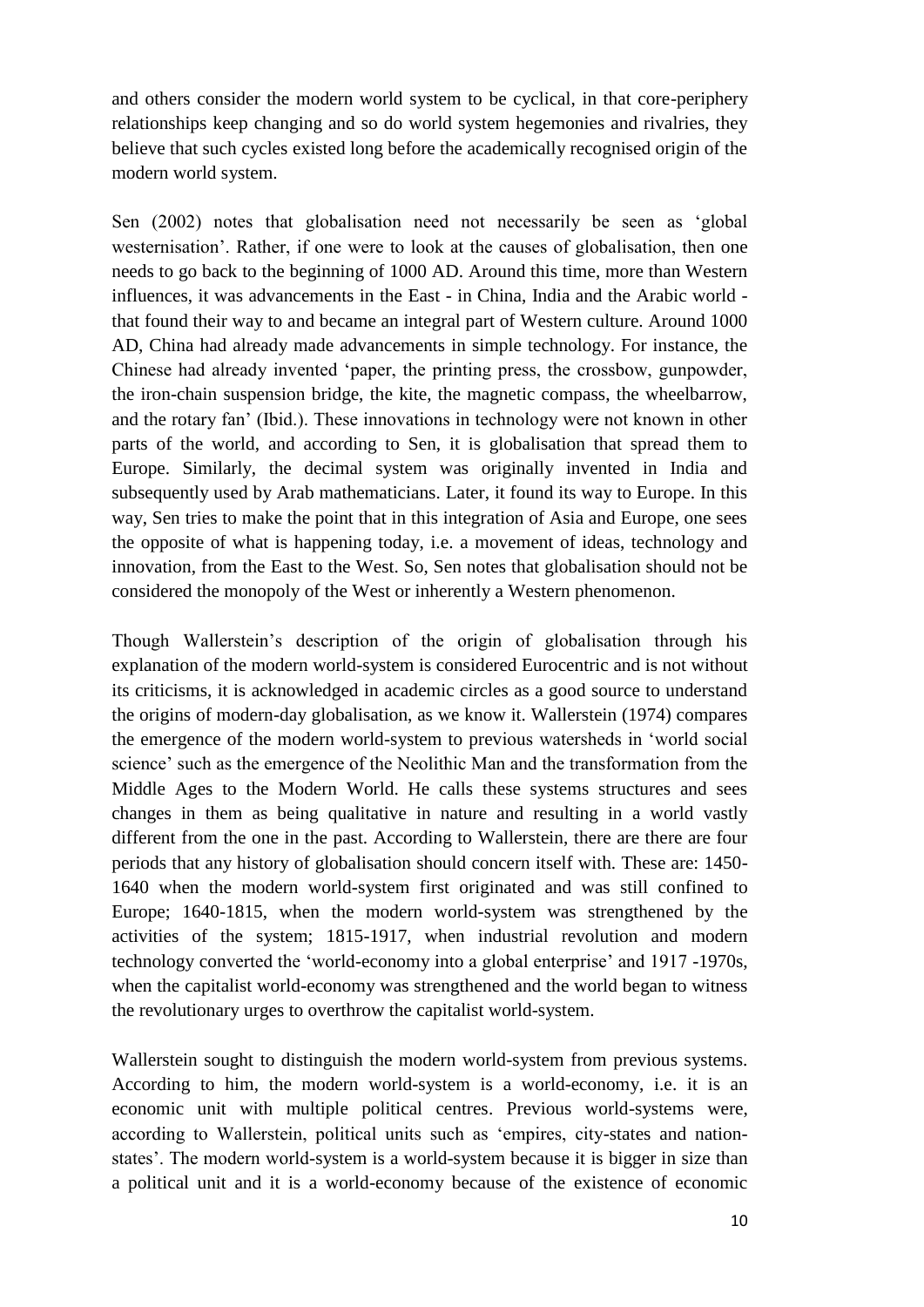consolidate itself. Moreover, the type of labour and mode of production that a region was characterised by was also a reflection of the strength of the governments in that region and of the domestic bourgeoisie. So, in the core region, where manufacturing and wage labour thrived, the state was strong, had a bureaucracy for centralised control and an army to protect against invasions, so that the bourgeoisie could concentrate their energies on commerce and growth. Likewise, in the peripheral region, characterised by feudalism and coerced labour such as slavery, the state was weak, there was no domestic bourgeoisie, and this region produced for the international market rather than for the domestic one.

Between the middle of the fifteenth and seventeenth centuries (1450-1670), politically, with the fall of feudalism, feudal lords and princes began to lose their prominence and government began to be centralised. The bourgeoisie preferred supporting a centralised government structure, like a monarch who would be assisted by a bureaucracy, to overcome the threat of the feudal system. In return for bourgeois support, the monarch agreed to support their economic pursuits, by maintaining law and order, allowing monopolies in trade – an example being the East India Company, which had the monopoly of trade in India, as granted by the British monarch - and maintaining ports and securing them through strong navies so that the bourgeois class may expand trade outside European borders. The bourgeois class also helped to maintain the army to protect the state from external aggression. During this time, the Church lost its prominence, with the powers of taxation being transferred to the monarch. With the rise of the absolutist state, there was also an increased religious homogeneity and an identification of one's religion with that of the monarch's.

Accompanying the shift from feudal aristocracy to absolute monarchy were some important changes in belief systems. One was the struggle by the monarch to vest power with him/her through control over the state and its administrative, judicial and executive machinery. Once this occurred, the balance of power shifted from the Church to the monarch who became the most powerful person, though his/her power was limited as a result of the existence of interest groups such as the bourgeoisie and the clergy. The second major change was a shift from Catholicism to Protestantism through the elaborate process known as the Protestant Reformation. While corruption in the church was one issue, the bourgeois interest group saw the clergy as opposed to its interests and as supportive of the earlier feudal system. Additionally, with the Protestant Reformation, power was transferred from the Church to the monarch. Moreover, as has been shown by Max Weber's famous work, *Protestant Ethic and the Spirit of Capitalism*, Protestantism and the capitalist ideology were compatible.

#### **Check your progress 2.2**

Note:

i. Write your answer in the space given below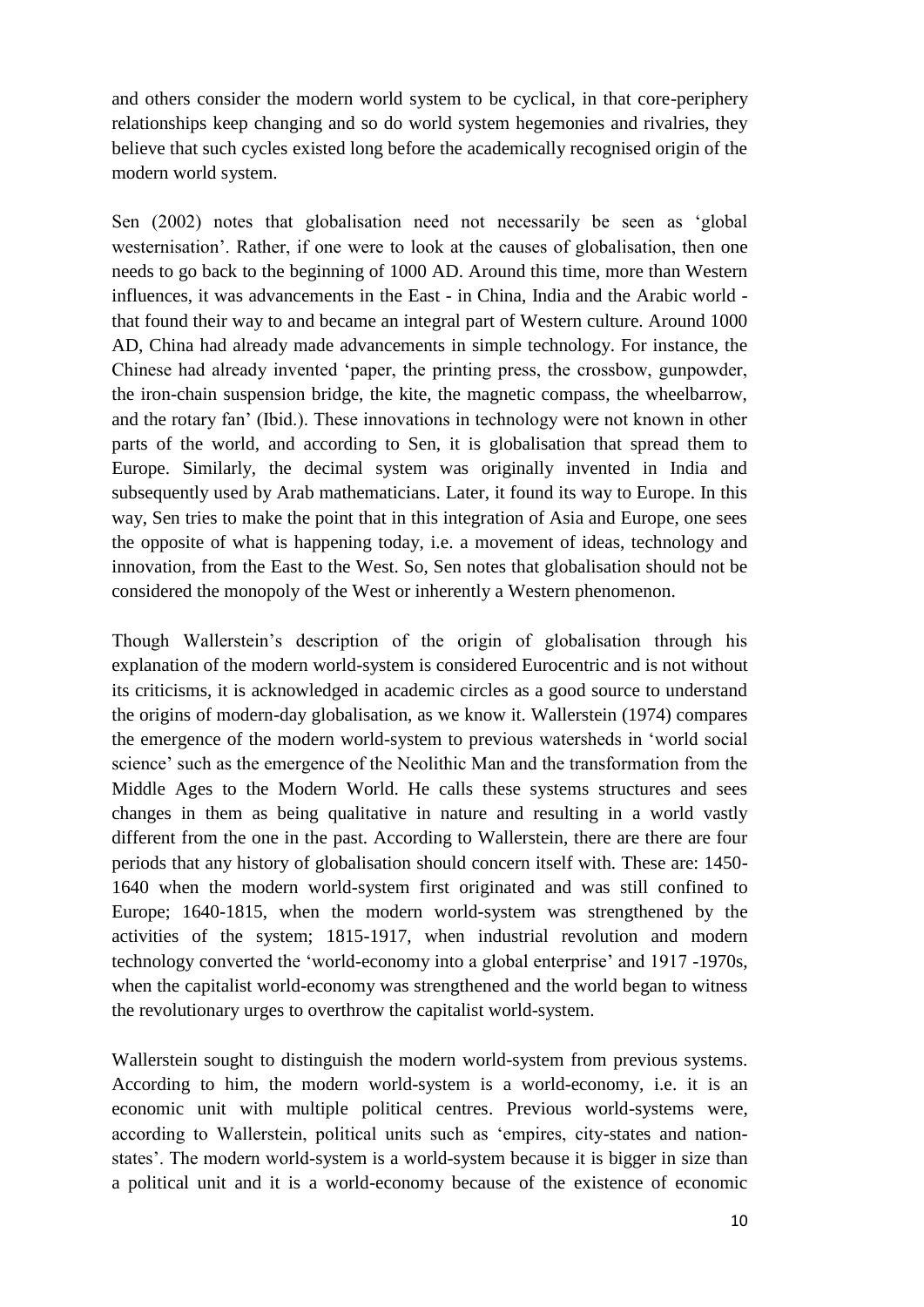ii. Compare your answer with the one given at the end of this Unit.

Q2. Who wrote the book *Protestant Ethic and the Spirit of Capitalism*? Ans-

The bourgeois played an important role in bringing about these changes. A key characteristic of the manner in which the bourgeoisie functioned was that they sought profits in any enterprise they undertook and used that profit to further expand that enterprise. It is in this behaviour, that one sees the origins of capitalist accumulation, which is characteristic of the modern world-system and the key process that led to its spread across the world, i.e. globalisation. The shift from the feudal to the capitalist system resulted in different modes of social organisation in North Western Europe. Where there were traditionally serfs or peasants who paid feudal taxes in the form of surplus to the landlords, now there were wage labourers, tenant farmers and enclosure farming for cash crops. In the towns, commercial transactions such as banking expanded. Paid workmen were hired on a contractual basis, thus creating the proletariat class. The market became the place where commodities, whether agricultural or cash crop, were sold for a profit. An outcome of these activities was that more people began to enter the market place, either as bourgeoisie or proletariat, for a share of the profit.

During this time, the bourgeois position was strengthened through their economic activities. Capitalist accumulation in the core states strengthened the position of the North Western European countries. The bourgeois in these countries consolidated their positions so that they did not have to depend on the monarch for their own sustenance. During this time, religion began to be of lesser importance and scientific thinking and new political thinking such as the rights of man began to be discussed in earnest. These new styles of thinking were more compatible with the bourgeois ideology.

## **2.6 MODERN WORLD-SYSTEM: PHASE II**

Between the seventeenth and nineteenth centuries (1640-1815), North Western Europe witnessed more changes. One of the most significant of these was the Industrial Revolution, when North Western European countries transformed from a predominantly agricultural to a predominantly industrial mode of production. As far as its economic relations with the rest of the world was concerned, Europe began to move from an initial focus on trade, towards conquering new areas to create markets and establish colonies. During this time, countries in Asia and Africa, which were new colonies of European states, entered the world-economy as peripheral areas.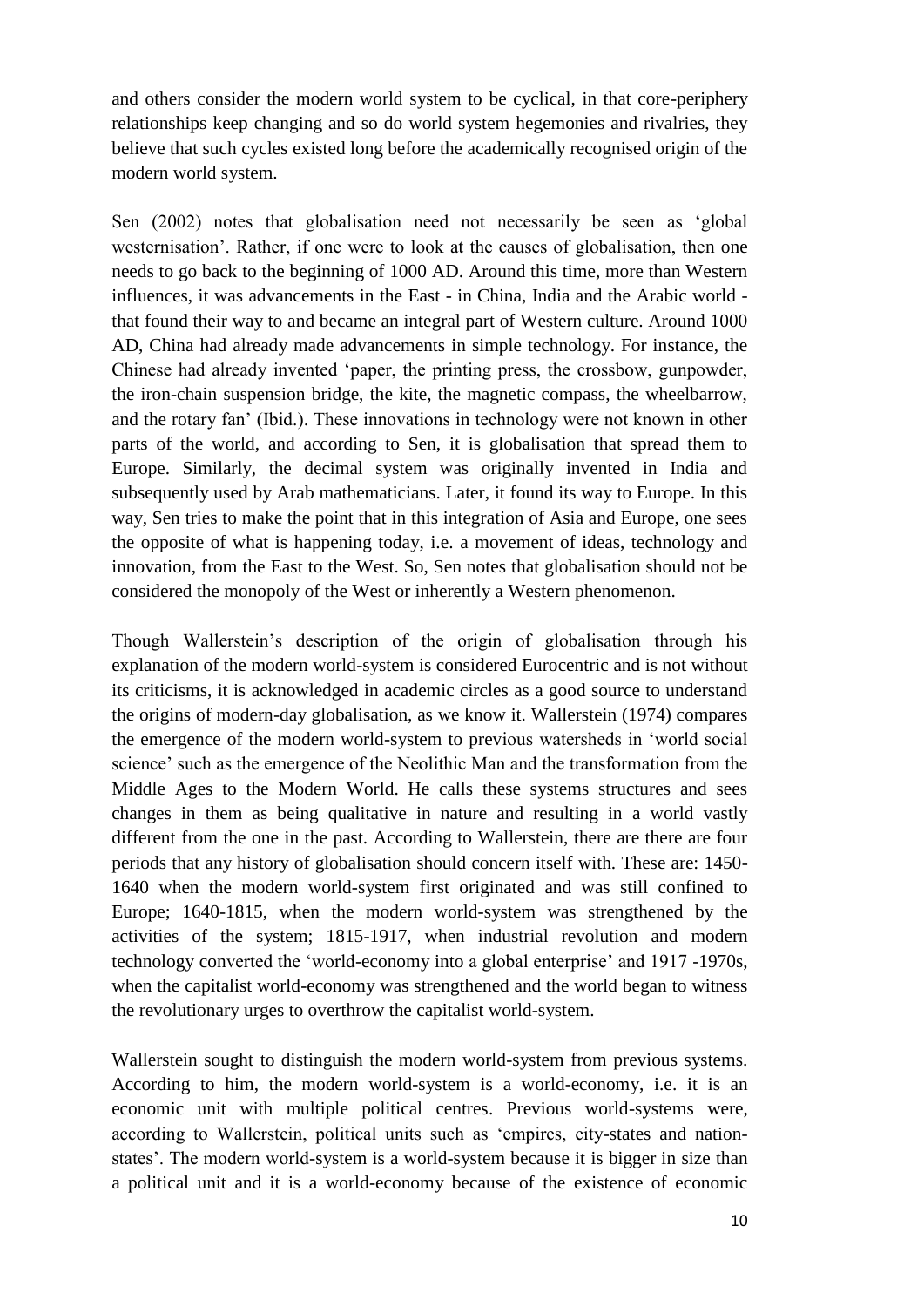With industrial capitalism as the predominant mode of production (base), came more changes in the superstructure. Technology became more advanced, the nation-state became the single most important unit of political and administrative power – no longer the monarch - and even the everyday life of people underwent a change as a result of increasing urbanisation, migration to urban areas, break up of large families and entry of more people into the working class category.

The core regions of the world were industrially more advanced than those of the periphery and semi-periphery. The main characteristic of industrialisation, when it first emerged, was that the mode of production had shifted from the use of human power to the use of fossil fuels like coal and natural gas. Typical of industrial societies was the existence of large factories. The pioneer in Industrial Revolution was England. The main features of the Industrial Revolution in England were the mechanisation of production, technological advancement and most importantly, the shift from labour system to factory system.

One of the main reasons why the Industrial Revolution began in England was because of the huge supplies existing there of a natural resource like coal, which was converted into steam – for use in the steam engine, for example. The use of coal helped England achieve advances in technology, innovation and industrialisation unlike any seen before. Not only was coal used for industries like paper manufacturing and arms and armaments, it was also used for domestic consumption. Homes required coal for heating. Various studies related to industrialisation in England in the eighteenth century have shown that the industrial consumption of coal outpaced that of domestic consumption. With the help of coal, the rail, steel and iron industries got a boost. These industries, also known as capital goods industries, surged forward in economic output in England in the nineteenth century.

Moreover, England had already in existence during its transformation into an industrial power, an established cotton industry, which benefited from technological inventions such as the power looms and spinning jennies. Cloth could thus be manufactured more quickly and then sold to a market, which included all of its colonies. Cheap cotton could also be sold within the domestic mass market. In fact, Eric Hobsbawm (1968) sees the advancement in the cotton industry as the first phase of the Industrial Revolution in England. In the first phase, mechanisation and innovation were not as advanced nor was labour skilled, unlike the second phase, when capital goods began to play a significant role in the industrialisation process.

After England, Germany, France and Belgium too became industrialised, with help from the state, which encouraged and promoted mechanisation and industrialisation. In Germany, for example, the increased mechanisation, better use of coal for industries and the establishment of a strong railway system for smooth transportation of people and commodities, led to a later industrial revolution.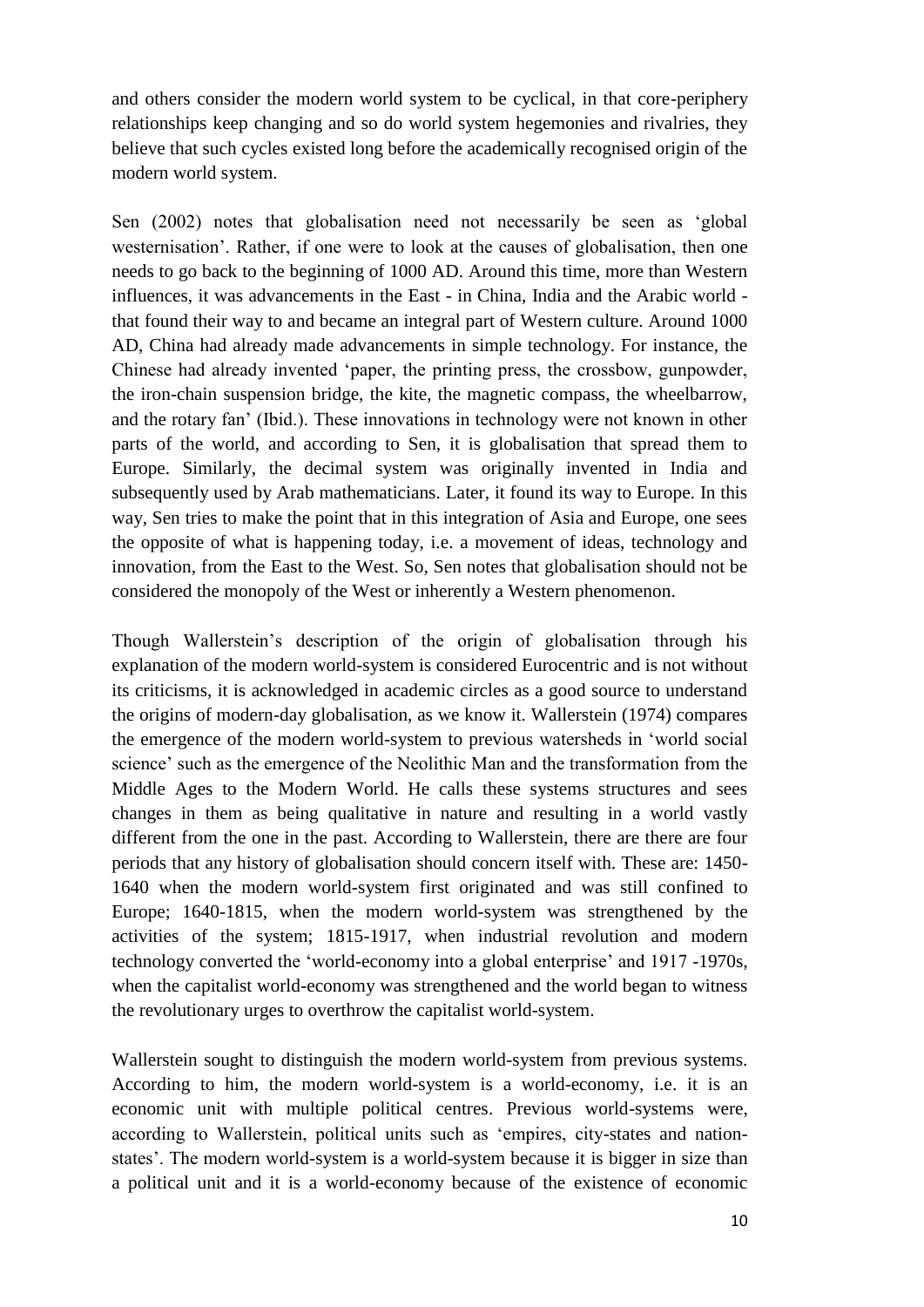Some of the characteristics of the core areas where the Industrial Revolution took place included the existence of private property rights through which profits could be made and invested, wage labour and the state's support for economic growth and bourgeois interests. In all these countries, the vast profits made from industrialisation were at the expense of the poor peasants and proletariats and the exploitation of colonies and slaves. To ensure a constant supply of surplus from the peripheral region, the core region imposed economic policies on it which were a drain on the natural wealth of these colonies. By the turn of the twentieth century, the colonial powers realised that boosting the growth of industries in the semi-peripheral and peripheral regions would be a sound economic policy to extract more money from them for the sale of machines to them at a high price.

In addition to the core European states, Japan and the United States of America were other countries that had caught up in the degree of industrialisation achieved. Whereas until World War II, England had the lead as far as industrialisation and economic advancement were concerned, by the end of World War II, the United States had overtaken her in political and economic strength. For the core regions of the world, industrialisation was not just a precursor to great economic power and subsequently political muscle in the international arena, but to employment and stability in their own countries as well. During this time, the North West European countries like the UK, Germany and France, and the United States and Japan dominated the core region, Southern and Eastern European countries, Scandinavia and parts of Spain were partly industrialised and therefore in the semi-periphery, and countries of Asia (excluding Japan), Africa and Latin America, which were the market for the finished goods from the core areas and which were not industrialised or whose industries performed poorly, were relegated to the periphery.

Some of the accompanying changes included, as mentioned earlier, an increase in the urbanisation process, with more people migrating from the villages to towns and cities in the hope of landing jobs in the factories. Subsequently, there were changes in the family structure and residence patterns; with increased migration to the towns, families and communities broke into smaller units, and nuclear family units became the norm. Advances in the field of medicine and increased employment as a result of industrialisation, resulted in a population explosion in Europe in the latter half of the eighteenth century.

After 1815, industrialisation further strengthened the globalisation process by creating institutions and encouraging belief systems the world over, which gave an impetus to the capitalist mode of accumulation. For example, in the colonies, the English colonial regime pushed for a shift from traditional to modern English education to enlist qualified but cheap

Indian officials in their colonial administrative system, on the one hand, and to create persons who were Indian in blood but English in thoughts. In other words, around the world, the capitalist system, whose requirements included a secular and modern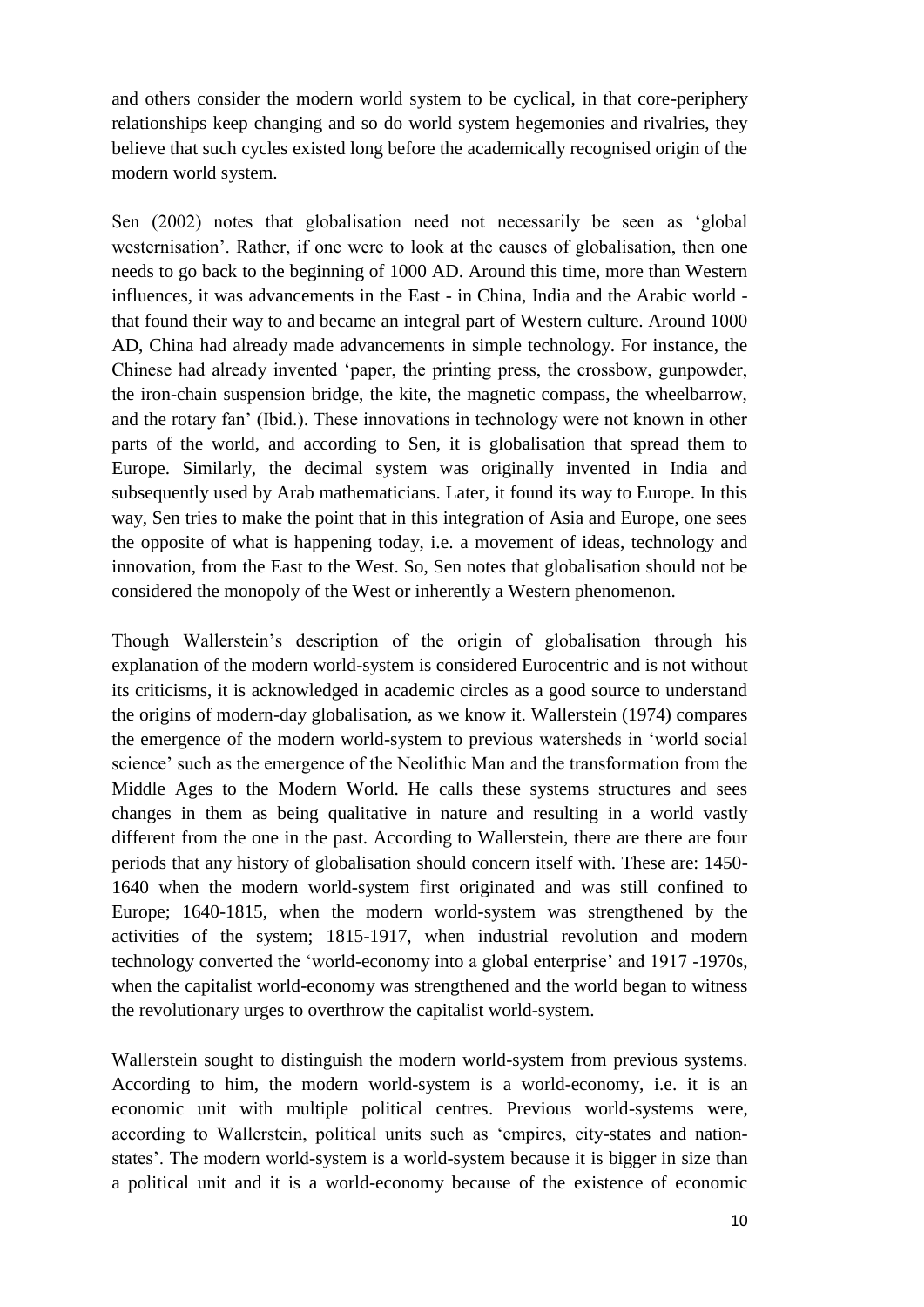outlook, respect for the rights of the individual, the need for private property etc. got a stimulus through these actions of the core countries. Needless to say, globalisation, which spread the process of capitalist accumulation around the world, gained further momentum, if not acceptance.

### **2.7 Let Us Sum Up**

- The term 'global village' is a jargon apt for usage in the global era that we live in. Coined by Marshall McLuhan (1962), it notes the integration of people all over the world through the speedy passing of information, via the medium of electronic technology.
- Political globalisation emphasises the global nature of political relations and the role of political organisations such as the United Nations, regional groupings such as the ASEAN and the NAFTA and even terrorist organisations such as the Al Qaeda, each of whose actions and policies has a global impact.
- Cultural globalisation refers to the global impact of cultural influences from particular nations – such as food, music, television shows, art and aesthetics and films.
- According to Wallerstein, political units such as 'empires, city-states and nationstates'.
- According to Wallerstein, the world was divided into three main regions, the core, the periphery and the semi-periphery, based on an unequal division of labour.
- Between the seventeenth and nineteenth centuries (1640-1815), North Western Europe witnessed more changes. One of the most significant of these was the Industrial Revolution, when North Western European countries transformed from a predominantly agricultural to a predominantly industrial mode of production.

### **2.8 GLOSSARY**

**Core**: the core includes major world powers and the country that contain much of the wealth of the planet

**Periphery**: it has those countries that are not reaping the benefit of global wealth and globalization.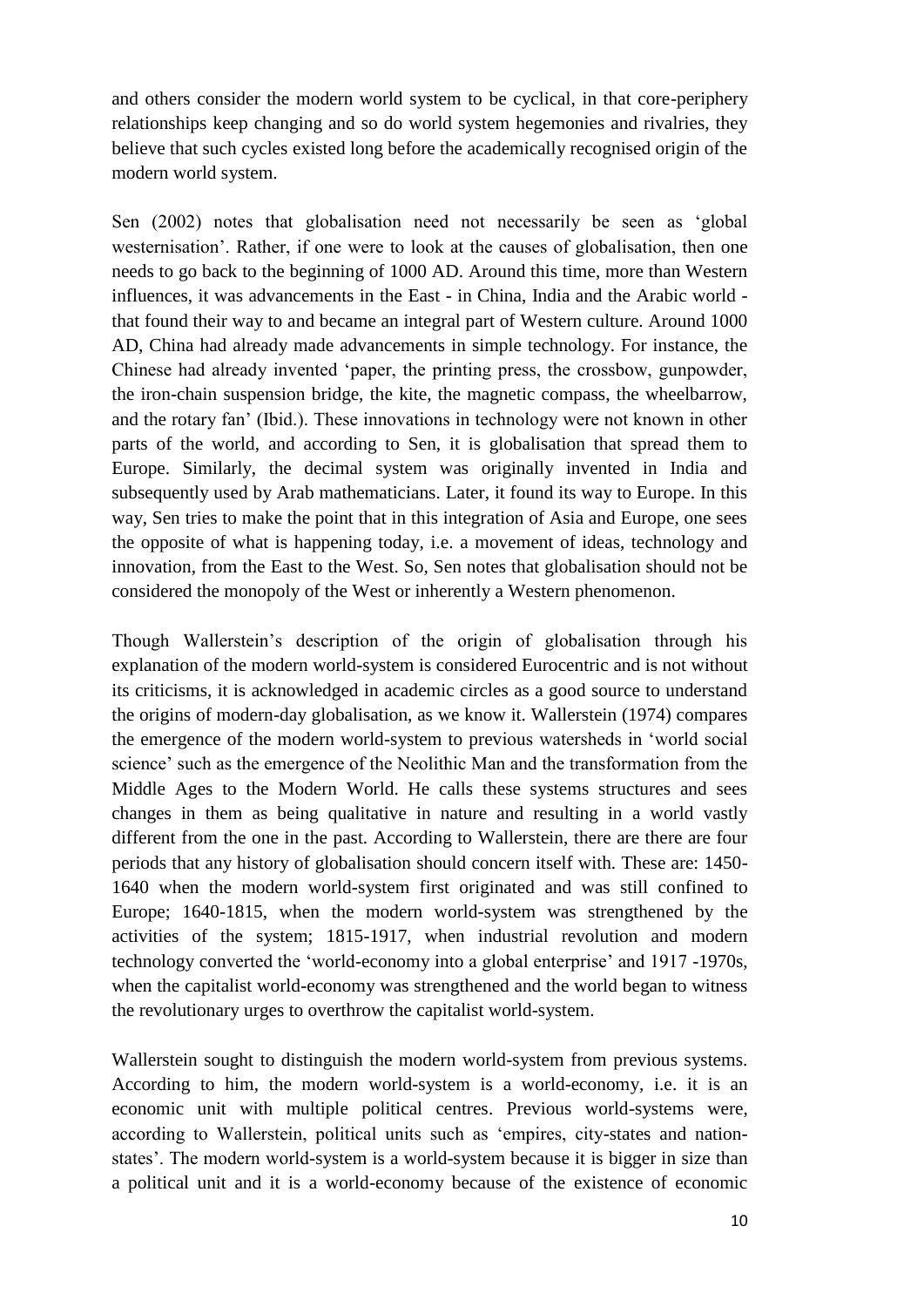**Semi Periphery:** semi-periphery countries are the industrializing, mostly capitalist countries which are positioned between the periphery and core countries. Semiperipheral countries contribute to the manufacturing and exportation of a variety of goods.

#### **2.9 CHECK YOUR PROGRESS: ANSWER KEYS**

Ans to Q1- Cultural globalisation refers to the global impact of cultural influences from particular nations – such as food, music, television shows, art and aesthetics and films.

Ans to Q2- Max Weber was wrote the book 'Protestant *Ethic and the Spirit of Capitalism'*.

## **2.10 MODEL QUESTIONS**

- 1. Briefly discuss about the historical emergence of globalisation.
- 2. Explain the Wallerstein's world system theory.
- 3. How did the expansion of the European economy affect the rest of the world?

#### **2.11 REFERENCE**

- 1. Frieden, Jeffry E.(2007) Global Capitalism It's Fall and Rise in the Twentieth Century, W. W. Norton & Company
- 2. Amin, Samir(2014) Capitalism in the Age of Globalization: The Management of Contemporary Society (Critique. Influence. Change) , Zed Books Ltd
- 3. Bhagwati, Jagdish N. In Defence of Globalisation(2004), Oxford University Press
- 4. Holton,R.J.(1998) Globalization and the Nation-State Palgrave Macmillan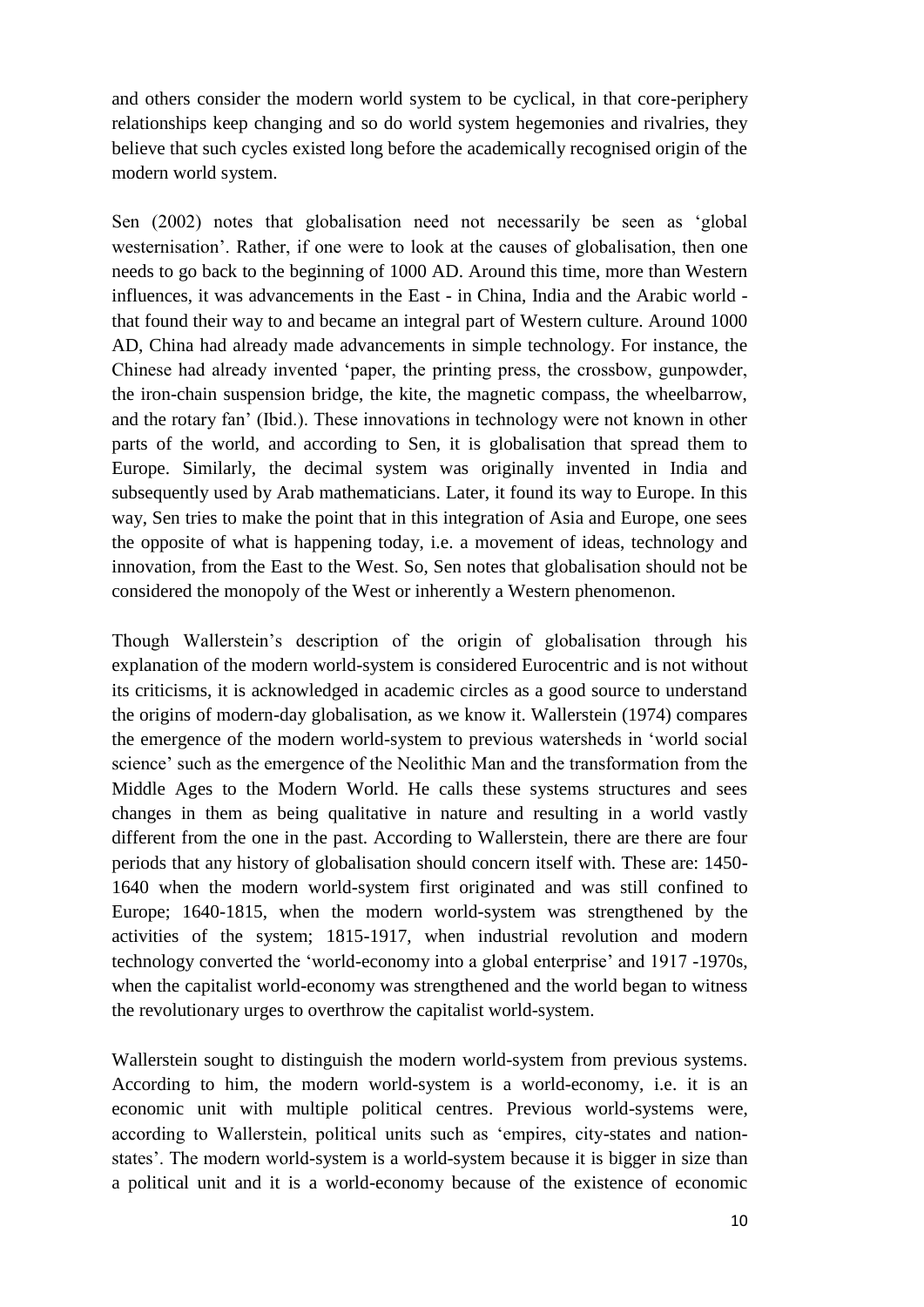# **UNIT -3 LIBERALISATION & PRIVATISATION: MEANING AND CHARACTERISTIC**

### **Structure**

- 3.1 Introduction
- 3.2 Learning Objectives
- 3.3 Liberalisation: Meaning and Approaches
- 3.4 Features of Liberalisation 3.4.1 Objectives of liberalisation in India
- 3.5 Impacts of Liberalisation in India
	- 3.5.1 Positive Impacts
	- 3.5.2 Negative Impacts
- 3.6 Privatisation
- 3.7 Forms of Privatisation
- 3.8 Features of Privatisation
- 3.9 Impact of Privatisation
- 3.10 Let Us Sum Up
- 3.11 Glossary
- 3.12 Check your Progress
- 3.13 Model questions
- 3.14 References

### **3.1 INTRODUCTION**

This unit focus on various meaning and approaches of liberalisation and privatisation. Liberalisation refers to a relaxation of government restrictions in the areas of social, political and economic policies. Privatization is closely associated with the phenomena of globalization and liberalization. Privatization is the transfer of control of ownership of economic resources from the public sector to the private sector. The present unit also deal with major features, forms, objectives and impact of both liberalisation and privatisation in India.

## **3.2 LEARNING OBJECTIVES**

After reading this unit, you will be able to;

- Understand the concept of Liberalisation , features and objectives
- To know the various positive and negative Impacts of Liberalisation in India
- To define the concept of privatisation and its various forms
- Explain the major features and objectives of privatisation
- To study the advantages of privatisation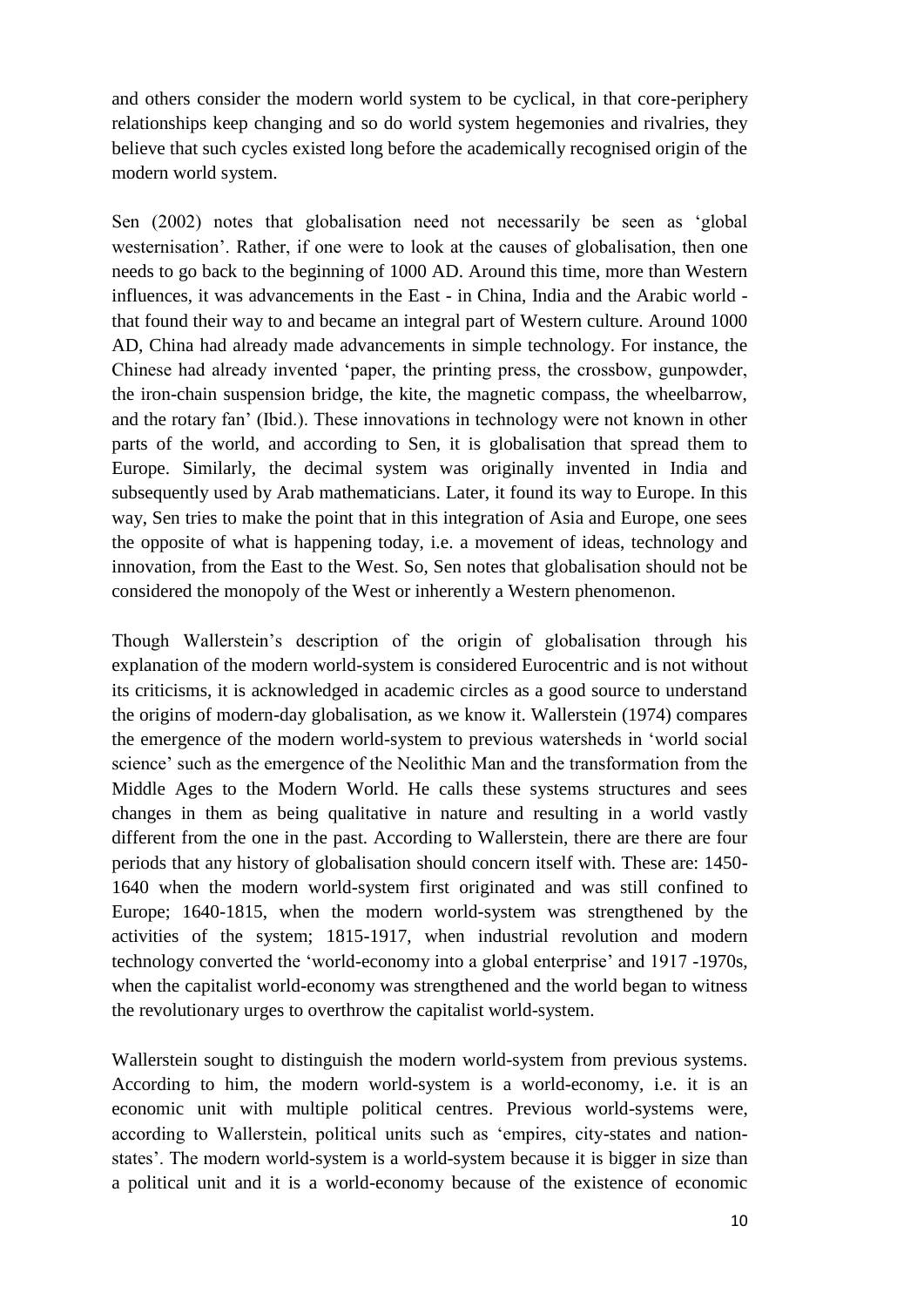#### **3.3 LIBERALISATION: MEANING AND APPROACHES**

Liberalisation is the process or means of the elimination of the control of the state over economic activities. It provides greater autonomy to the business enterprises in decision-making and eliminates government interference. The economy is thrown open and the best goods and services compete in the market and the consumer has a choice and monopolies disappear. In India, economic liberalisation is initiated in 1991 with the goal of making the economy more market-oriented and expanding the role of private and foreign investment.

Economic liberalisation is relaxing the government regulations in a country to allow the private sector companies to operate business transactions with comparatively fewer restrictions. Economic liberalization generally refers to allowing more private entities participate in economic activity, and capital market liberalization refers to reducing restrictions imposed on debt and equity markets. Thus, liberalisation provides ample freedom to the industrialist/businessman to establish industry, trade or commerce either in his country or abroad; free exchange of capital, goods, service and technologies between countries. Globalisation cannot take place without liberalisation.

As pointed out in the beginning, rules and laws which were aimed at regulating the economic activities became major hindrances in growth and development. Liberalisation was introduced to put an end to these restrictions and open various sectors of the economy. Though a few liberalisation measures were introduced in 1980s in areas of industrial licensing, export-import policy, technology up gradation, fiscal policy and foreign investment, reform policies initiated in 1991 were more comprehensive. Let us study some important areas, such as the industrial sector, financial sector, tax reforms, foreign exchange markets and trade and investment sectors which received greater attention in and after 1991.

**Deregulation of Industrial Sector:** In India, regulatory mechanisms were enforced in various ways (i) industrial licensing under which every entrepreneur had to get permission from government officials to start a firm, close a firm or decide the amount of goods that could be produced (ii) private sector was not allowed in many industries (iii) some goods could be produced only in small-scale industries, and (iv) controls on price fixation and distribution of selected industrial products. The reform policies introduced in and after 1991 removed many of these restrictions. Industrial licensing was abolished for almost all but product categories — alcohol, cigarettes, hazardous chemicals, industrial explosives, electronics, aerospace and drugs and pharmaceuticals. The only industries which are now reserved for the public sector are a part of defence equipment, atomic energy generation and railway transport. Many goods produced by small-scale industries have now been dereserved. In many industries, the market has been allowed to determine the prices.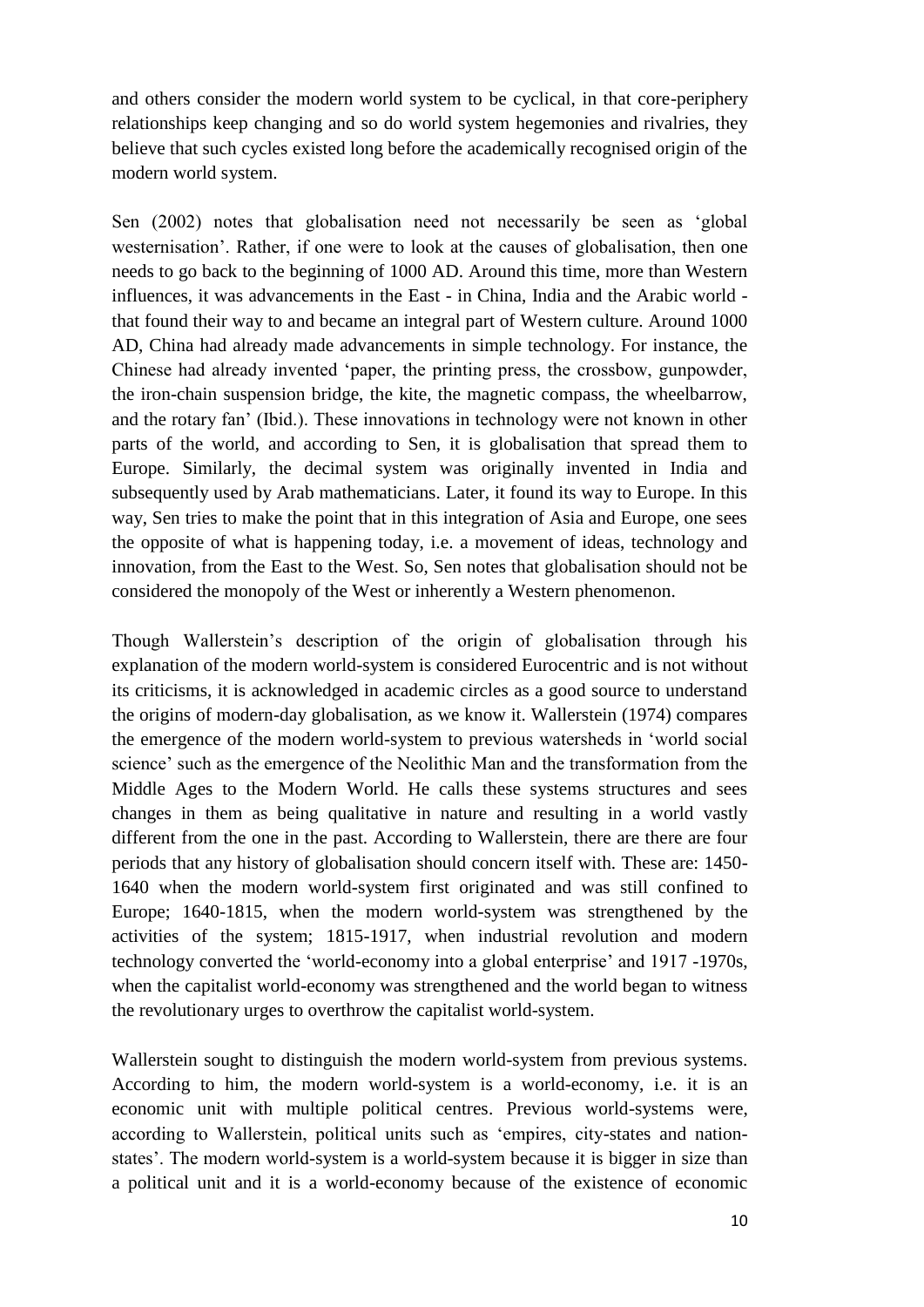**Financial Sector Reforms:** Financial sector includes financial institutions, such as commercial banks, investment banks, stock exchange operations and foreign exchange market. The financial sector in India is regulated by the Reserve Bank of India (RBI). You may be aware that all banks and other financial institutions in India are regulated through various norms and regulations of the RBI. The RBI decides the amount of money that the banks can keep with themselves, fixes interest rates, nature of lending to various sectors, etc. One of the major aims of financial sector reforms is to reduce the role of RBI from regulator to facilitator of financial sector. This means that the financial sector may be allowed to take decisions on many matters without consulting the RBI.

The reform policies led to the establishment of private sector banks, Indian as well as foreign. Foreign investment limit in banks was raised to around 74 per cent. Those banks which fulfil certain conditions have been given freedom to set up new branches without the approval of the RBI and rationalise their existing branch networks. Though banks have been given permission to generate resources from India and abroad, certain managerial aspects have been retained with the RBI to safeguard the interests of the account-holders and the nation. Foreign Institutional Investors (FII), such as merchant bankers, mutual funds and pension funds, are now allowed to invest in Indian financial markets.

**Tax Reforms:** Tax reforms are concerned with the reforms in the government's taxation and public expenditure policies, which are collectively known as its fiscal policy. There are two types of taxes: direct and indirect. Direct taxes consist of taxes on incomes of individuals, as well as, profits of business enterprises*.* Since 1991, there has been a continuous reduction in the taxes on individual incomes as it was felt that high rates of income tax were an important reason for tax evasion. It is now widely accepted that moderate rates of income tax encourage savings and voluntary disclosure of income. The rate of corporation tax, which was very high earlier, has been gradually reduced. Efforts have also been made to reform the indirect taxes, taxes levied on commodities, in order to facilitate the establishment of a common national market for goods and commodities.

In 2016, the Indian Parliament passed a law, Goods and Services Tax Act 2016, to simplify and introduce a unified indirect tax system in India. This law came into effect from July 2017. This is expected to generate additional revenue for the government, reduce tax evasion and create 'one nation, one tax and one market'. Another component of reform in this area is simplification. In order to encourage better compliance on the part of taxpayers, many procedures have been simplified and the rates also substantially lowered.

**Foreign Exchange Reforms:** The first important reform in the external sector was made in the foreign exchange market. In 1991, as an immediate measure to resolve the balance of payments crisis, the rupee was devalued against foreign currencies. This led to an increase in the inflow of foreign exchange. It also set the tone to free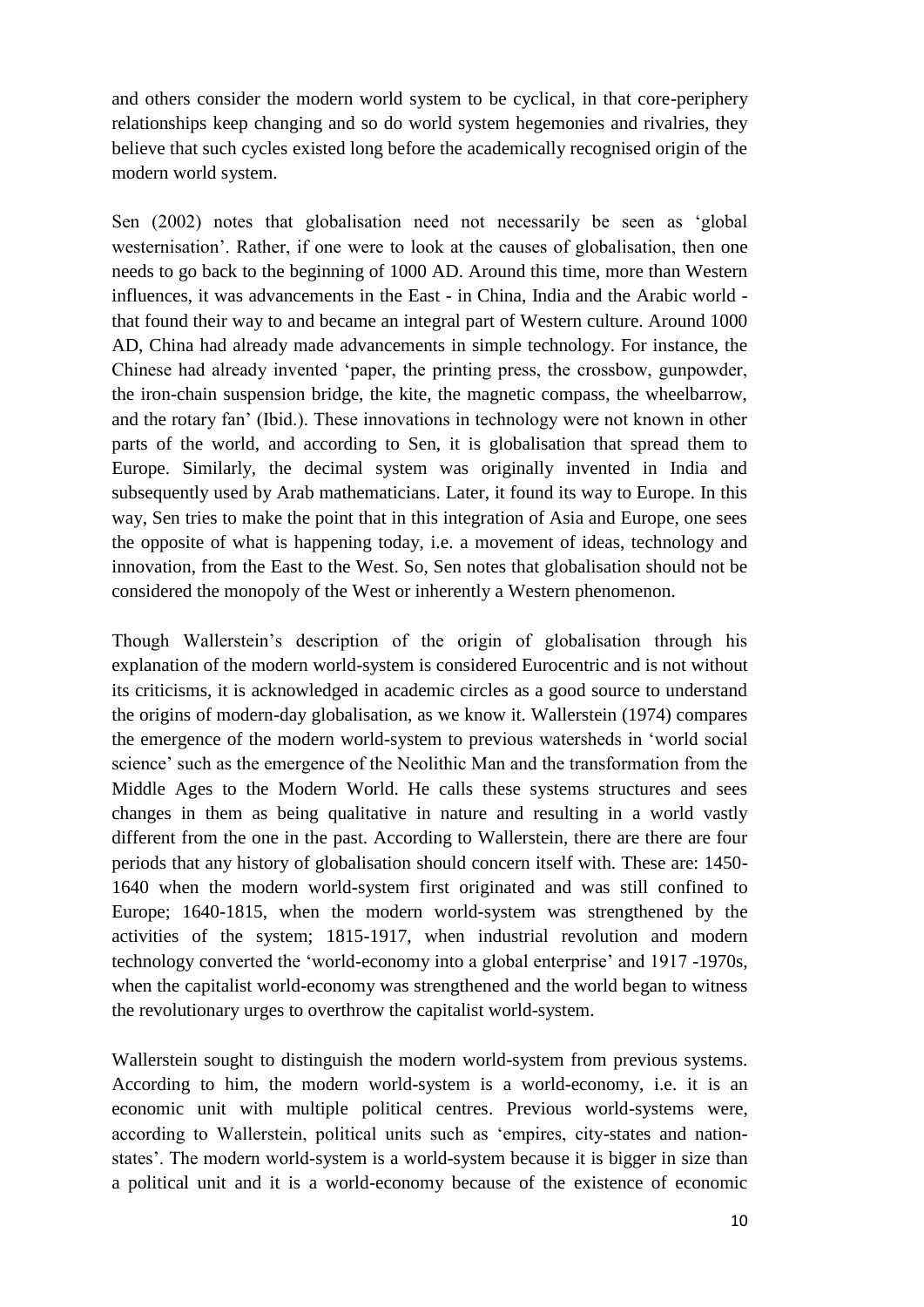the determination of rupee value in the foreign exchange market from government control. Now, more often than not, markets determine exchange rates based on the demand and supply of foreign exchange.

**Trade and Investment Policy Reforms:** Liberalisation of trade and investment regime was initiated to increase international competitiveness of industrial production and also foreign investments and technology into the economy. The aim was also to promote the efficiency of local industries and adoption of modern technologies.

## **3.4 FEATURES OF LIBERALISATION**

Following are some the features of liberalisation that was initiated as a part of economic reform of 1991;

- Abolition of the previously existing license in the country. License or permit Raj is a complicated system of regulations, licenses and restrictions that were imposed to run and set up business between 1947 and 1990.
- Reduction of interest rates and tariffs.
- Curbing monopoly of the public sector from various areas of our economy.
- Approval of foreign direct investment in various sectors.

Economic liberalisation in India integrated the above features and in general waived off several restriction to become private sector friendly.

## **3.4.1 Objectives of liberalisation in India:**

The primary objectives of initiating liberalisation in India can be summed up as follows;

- 1. To solve India's impending balance of payment crisis.
- 2. To boost the private sector's participation in the development of India's economy.
- 3. To increase the volume of foreign direct investment in India's businesses.
- 4. To introduce competition between India's domestic businesses.
- 5. To maximize India's economic potential by encouraging multinational and private companies to expand.
- 6. To usher in globalisation for the Indian economy.
- 7. To regulate export and import and promote foreign trade.

## **3.5 IMPACTS OF LIBERALISATION IN INDIA**

## **3.5.1 Positive impacts of liberalisation in India**

1) **Free flow of capital:** Liberalisation has improved flow of capital into the country which makes it inexpensive for the companies to access capital from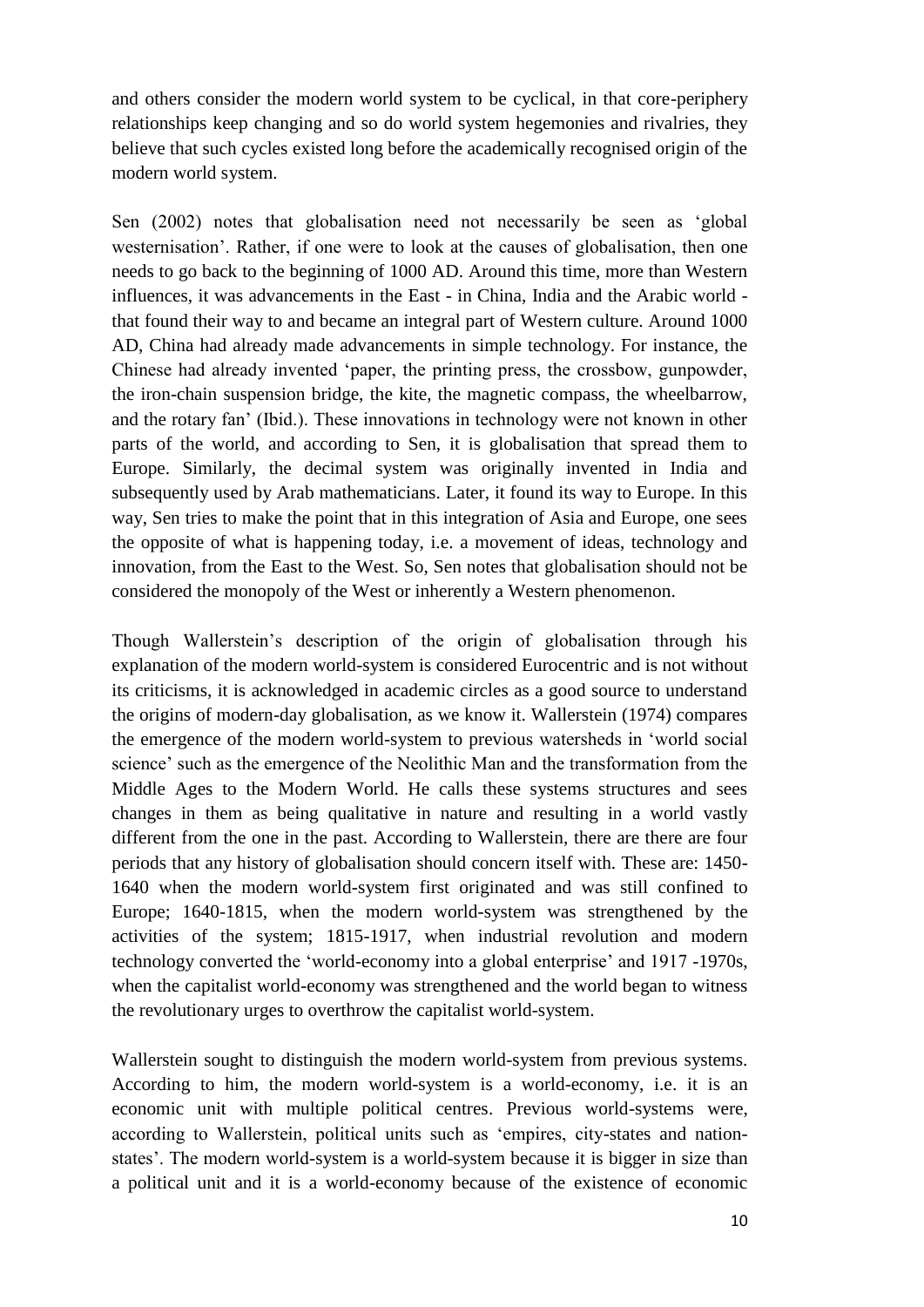investors. Lower cost of capital enables to undertake lucrative projects which they may not have been possible with a higher cost of capital preliberalisation, leading to higher growth rates.

- **2) Stock Market Performance:** Generally, when a country relaxes its laws, taxes, the stock market values also rise. Stock Markets are platforms on which Corporate Securities can be traded in real time. Impact of FDI in Banking sector: Foreign direct investment allowed in the banking and insurance sectors resulted in decline of government's stake in banks and insurance firms.
- 3) **Political Risks Reduced:** Liberalisation policies in the country lessen political risks to investors. The government can attract more foreign investment through liberalisation of economic policies. These are the areas that support and foster a readiness to do business in the country such as a strong legal foundation to settle disputes, fair and enforceable laws.
- 4) **Diversification for Investors:** In a liberalised economy, Investors gets benefit by being able to invest a portion of their portfolio into a diversifying asset class.
- 5) **Impact on Agriculture:** In the area of agriculture, the cropping patterns have undergone a huge modification, but the impact of liberalisation cannot be properly measured. It is observed that there are still all-pervasive government controls and interventions starting from production to distribution for the produce

### **3.5.2 Negative impacts of liberalisation in India**

- 1) **Destabilization of the economy:** Tremendous redistribution of economic power and political power leads to Destabilizing effects on the entire Indian economy. Threat from Multinationals: Prior to 1991 MNC's did not play much role in the Indian economy. In the pre-reform period, there was domination of public enterprises in the economy. On account of liberalisation, competition has increased for the Indian firms. Multinationals are quite big and operate in several countries which has turned out a threat to local Indian Firms.
- 2) **Technological Impact:** Rapid increase in technology forces many enterprises and small scale industries in India to either adapt to changes or close their businesses.
- 3) **Mergers and Acquisitions:** Acquisitions and mergers are increasing day-byday. In cases where small companies are being merged by big companies, the employees of the small companies may require exhaustive re-skilling. Reskilling duration will lead to non-productivity and would cast a burden on the capital of the company.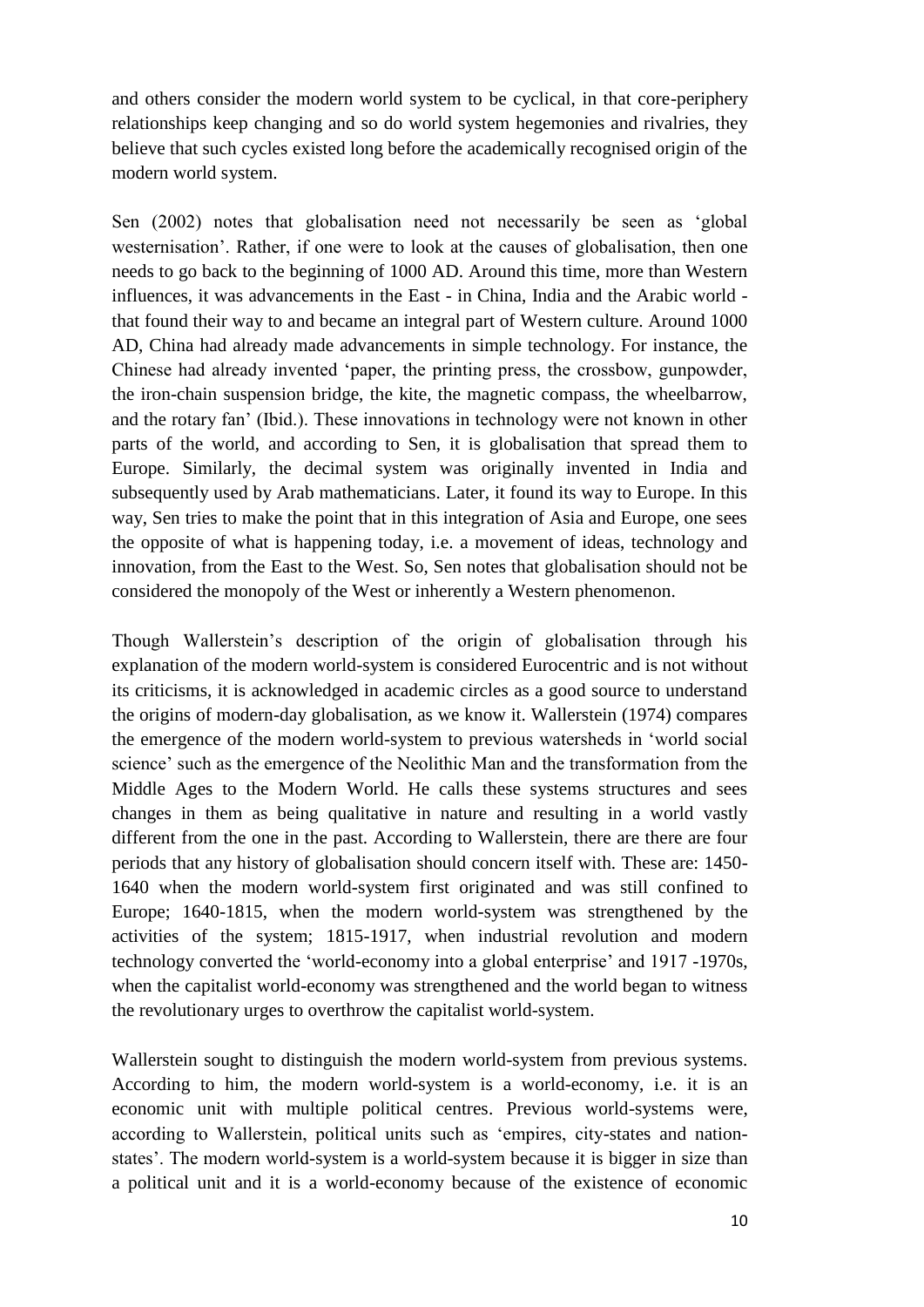4) **Impact of FDI in banking sector:** Foreign direct investment allowed in the banking and insurance sectors resulted in decline of government's stake in banks and insurance firms.

Check your progress 3.1 Note:

- i. Write your answer in the space given below
- ii. Compare your answer with the one given at the end of this Unit.

Q1. Mention any two positive impact of liberalisation in India. Ans-

## **3.6 PRIVATISATION**

Privatisation refers to the participation of private entities in businesses and services and transfer of ownership from the public sector (or government) to the private sector as well. Privatization is the transfer of control of ownership of economic resources from the public sector to the private sector. It means a decline in the role of the public sector as there is a shift in the property rights from the state to private ownership. The public sector had been experiencing various problems, since planning, such as low efficiency and profitability, mounting losses, excessive political interference, lack of autonomy, labour problems and delays in completion of projects. Hence to remedy this situation with Introduction of NIP'1991. Another term for privatization is Disinvestment. The objectives of disinvestment were to raise resources through sale of PSUs to be directed towards social welfare expenditures, raising efficiency of PSUs through increased competition, increasing consumer satisfaction with better quality goods and services, upgrading technology and most importantly removing political interference

### **3.6.1 The main aspects of privatization in India are as follows;**

- 1. Autonomy to Public sector: Greater autonomy was granted to nine PSUs referred to as 'navaratnas' (ONGC, HPCL, BPCL, VSNL, BHEL) to take their own decisions.
- 2. Dereservation of Public Sector : The number of industries reserved for the public sector were reduced in a phased manner from 17 to 8 and then to only 3 including Railways, Atomic energy, Specified minerals. This has opened more areas of investment for the private sector and increased competition for the public sector forcing greater accountability and efficiency.
- 3. Disinvestment Policies: Till 1999-2000 disinvestment was done basically through sale of minority shares but since then the government has undertaken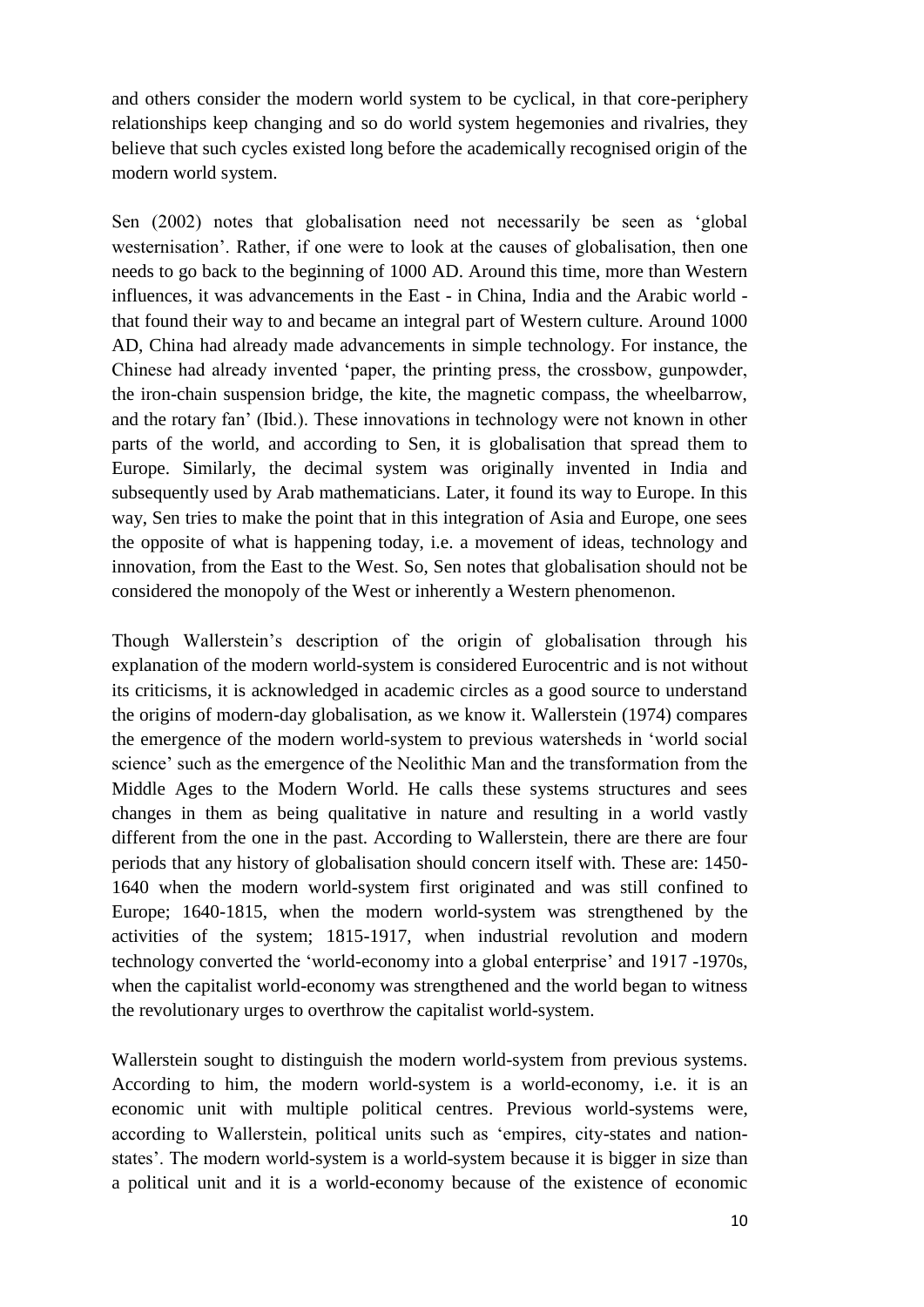strategic sale of its equity to the private sector handing over complete management control such as in the case of VSNL , BALCO .etc

However, there are some methods of Privatisation:

- 1. Public auction
- 2. Direct negotiations
- 3. Public tender
- 4. Transfer of control of State or municipally controlled enterprises
- 5. Lease with a right to purchase

## **3.7 FORMS OF PRIVATIZATION**

- **Denationalization or Strategic Sale**: When 100% government ownership of productive assets is transferred to the private sector players, the act is called denationalization.
- **Partial Privatization or Partial Sale**: When private sector owns more than 50% but less than 100% ownership in a previously construed public sector company by transfer of shares, it is called partial privatization. Here the private sector owns the majority of shares. Consequently, the private sector possesses substantial control in the functioning and autonomy of the company.
- **Deficit Privatization or Token Privatization:** When the government disinvests its share capital to an extent of 5-10% to meet the deficit in the budget is termed as deficit privatization.

#### **3.8 FEATURES OF PRIVATISATION**

- **Transfer of ownership:** In privatisation, ownership of a company, under taking or property is transferred to private sectors.
- **Lack of Government Interference:** Privatisation reduces indulgence and interference of the state in the activity of a company.
- **Economic Democracy:** Privatisation dilutes state monopoly and allows private companies to participate in economic activities more democratically

#### **3.8.1 Objectives of Privatisation**

• **Increased Competition:** State- run companies enjoy a monopoly and remain unperturbed. By competition in the market. Privatisation, accompanied by deregulation of the market, allows the private sector to engage more actively and encourage competition.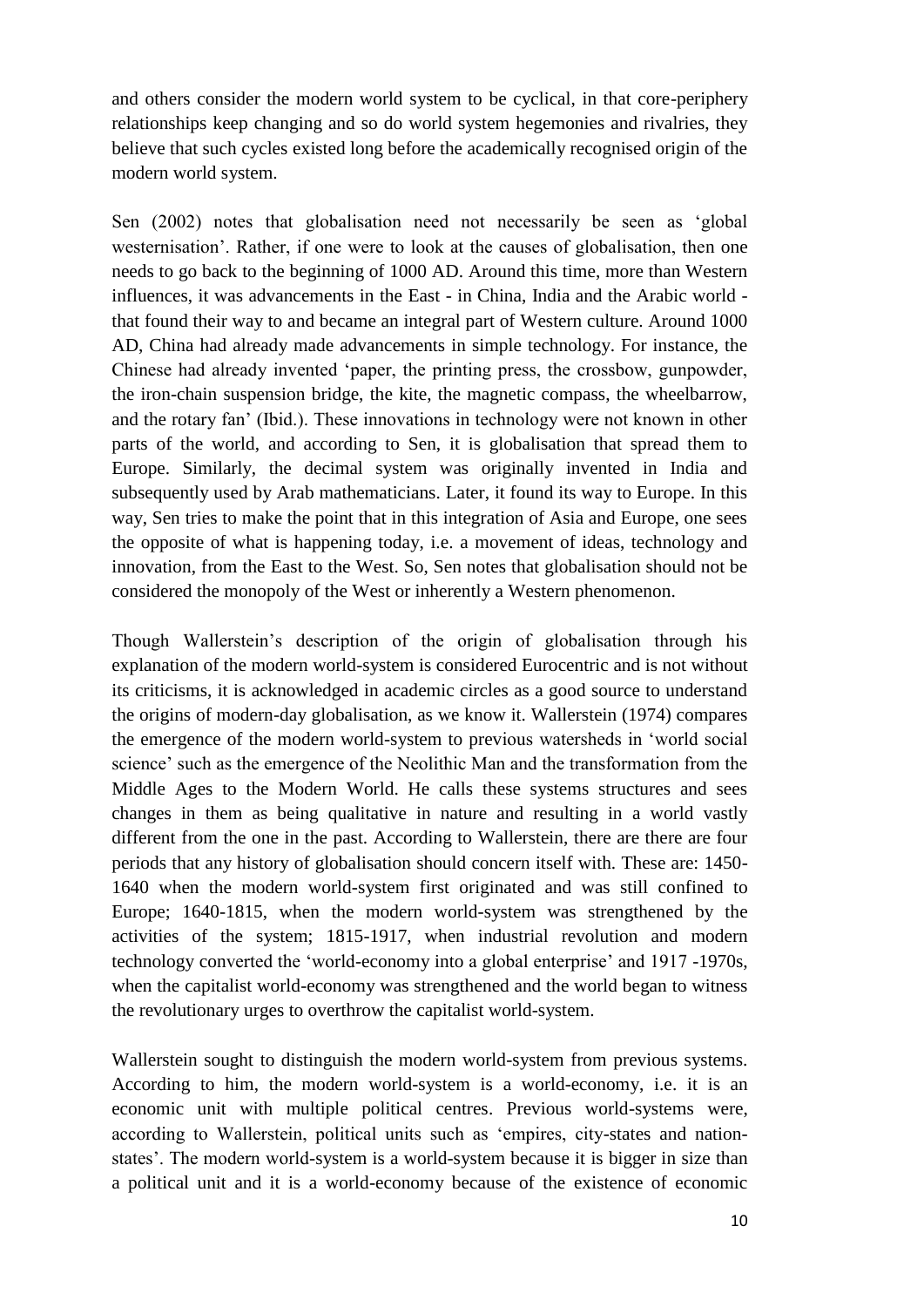• **Improved efficiency:** State run companies are predominantly influenced by political intentions rather than economic wellbeing. It hinders the efficiency of public sector companies and prevents growth.

Privatisation deters government influences and aids economic growth. As private bodies do not have a political agenda, they focus more on spurring growth and efficiency within an organisation for greater generation of revenues.

- **Promote market dynamism:** privatisation liberates the economy from state control. Without government regulation dictating market progression, the market operates organically. Due to lack of government interference, the market becomes more dynamic and follows integral economic values of demand and supply.
- **Revenue from the sale of a company:** A primary objectives of privatisation is a one- time revenue generation for the government. Several governments have previously reported to privatisation when facing a fiscal crisis.

## **3.9 IMPACT OF PRIVATISATION**

#### **Positive Aspect-**

- **1. Improved efficiency-**The main argument for privatisation is that private companies have a profit incentive to cut costs and be more efficient. If you work for a government run industry managers do not usually share in any profits. However, a private firm is interested in making a profit, and so it is more likely to cut costs and be efficient. Since privatisation, companies such as BT and British Airways have shown degrees of improved efficiency and higher profitability.
- **2. Lack of political interference-** It is argued governments make poor economic managers. They are motivated by political pressures rather than sound economic and business sense. For example, a state enterprise may employ surplus workers which is inefficient. The government may be reluctant to get rid of the workers because of the negative publicity involved in job losses. Therefore, state-owned enterprises often employ too many workers increasing inefficiency.
- **3. Short term view-** A government many think only in terms of the next election. Therefore, they may be unwilling to invest in infrastructure improvements which will benefit the firm in the long term because they are more concerned about projects that give a benefit before the election. It is easier to cut public sector investment than frontline services like healthcare.
- **4. Shareholders-** It is argued that a private firm has pressure from shareholders to perform efficiently. If the firm is inefficient then the firm could be subject to a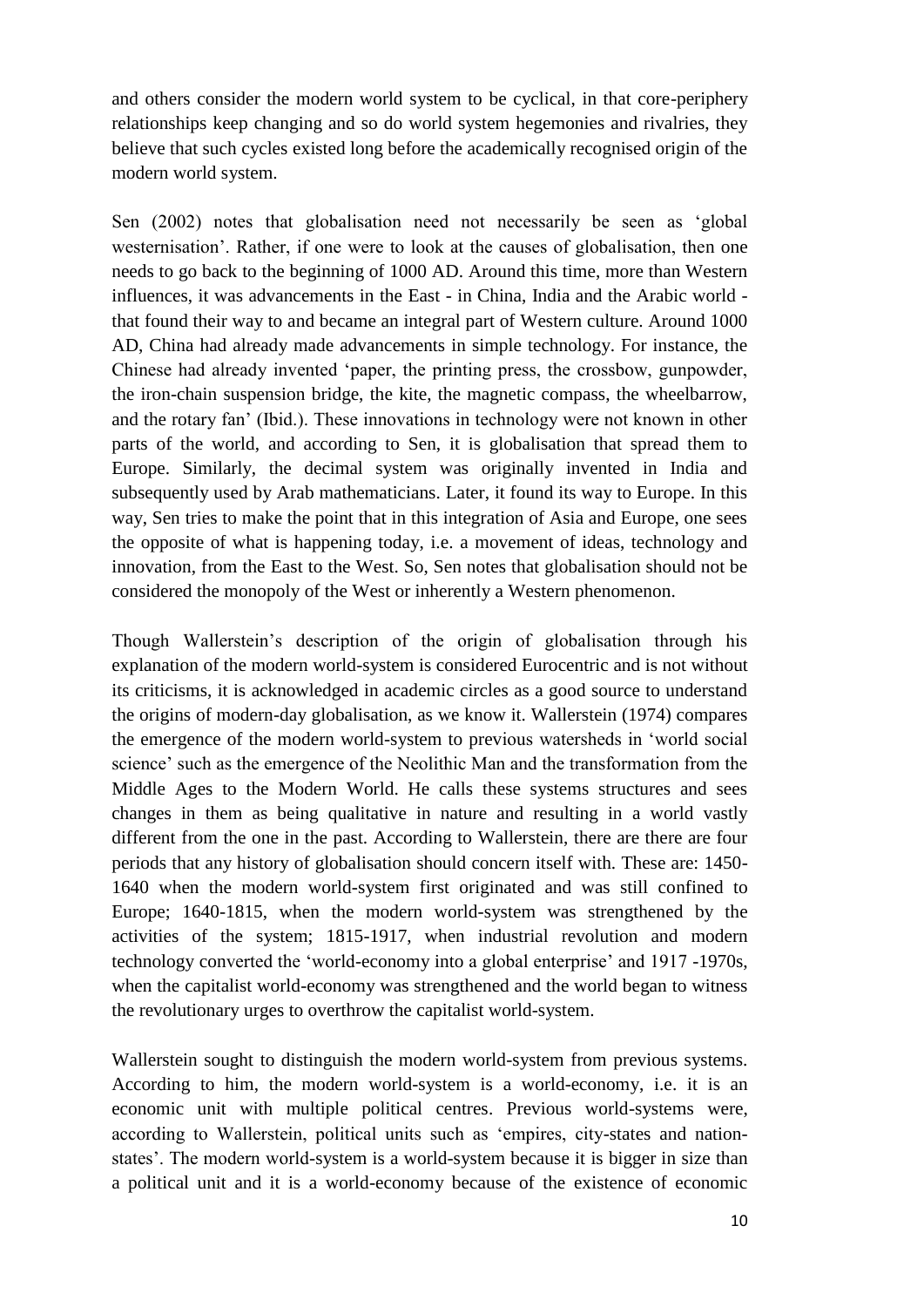takeover. A state-owned firm doesn't have this pressure and so it is easier for them to be inefficient.

- **5. Increased competition-** Often privatisation of state-owned monopolies occurs alongside deregulation  $-$  i.e. policies to allow more firms to enter the industry and increase the competitiveness of the market. It is this increase in competition that can be the greatest spur to improvements in efficiency. For example, there is now however, privatisation doesn't necessarily increase competition; it depends more competition in telecoms and distribution of gas and electricity. on the nature of the market. e.g. there is no competition in tap water because it is a natural monopoly. There is also very little competition within the rail industry.
- **6. Government will raise revenue from the sale-** Selling state-owned assets to the private sector raised significant sums for the UK government in the 1980s. However, this is a one-off benefit. It also means we lose out on future dividends from the profits of public companies.

#### **Negative Aspect-**

- **1. Natural monopoly-** A natural monopoly occurs when the most efficient number of firms in an industry is one. For example, tap water has very significant fixed costs. Therefore there is no scope for having competition amongst several firms. Therefore, in this case, privatisation would just create a private monopoly which might seek to set higher prices which exploit consumers. Therefore it is better to have a public monopoly rather than a private monopoly which can exploit the consumer.
- **2. Public interest-** There are many industries which perform an important public service, e.g., health care, education and public transport. In these industries, the profit motive shouldn't be the primary objective of firms and the industry. For example, in the case of health care, it is feared privatising health care would mean a greater priority is given to profit rather than patient care. Also, in an industry like health care, arguably we don't need a profit motive to improve standards. When doctors treat patients, they are unlikely to try harder if they get a bonus.
- **3. Government loses out on potential dividends-** Many of the privatised companies in the UK are quite profitable. This means the government misses out on their dividends, instead going to wealthy shareholders.
- **4. Problem of regulating private monopolies-** Privatisation creates private monopolies, such as the water companies and rail companies. These need regulating to prevent abuse of monopoly power. Therefore, there is still need for government regulation, similar to under state ownership.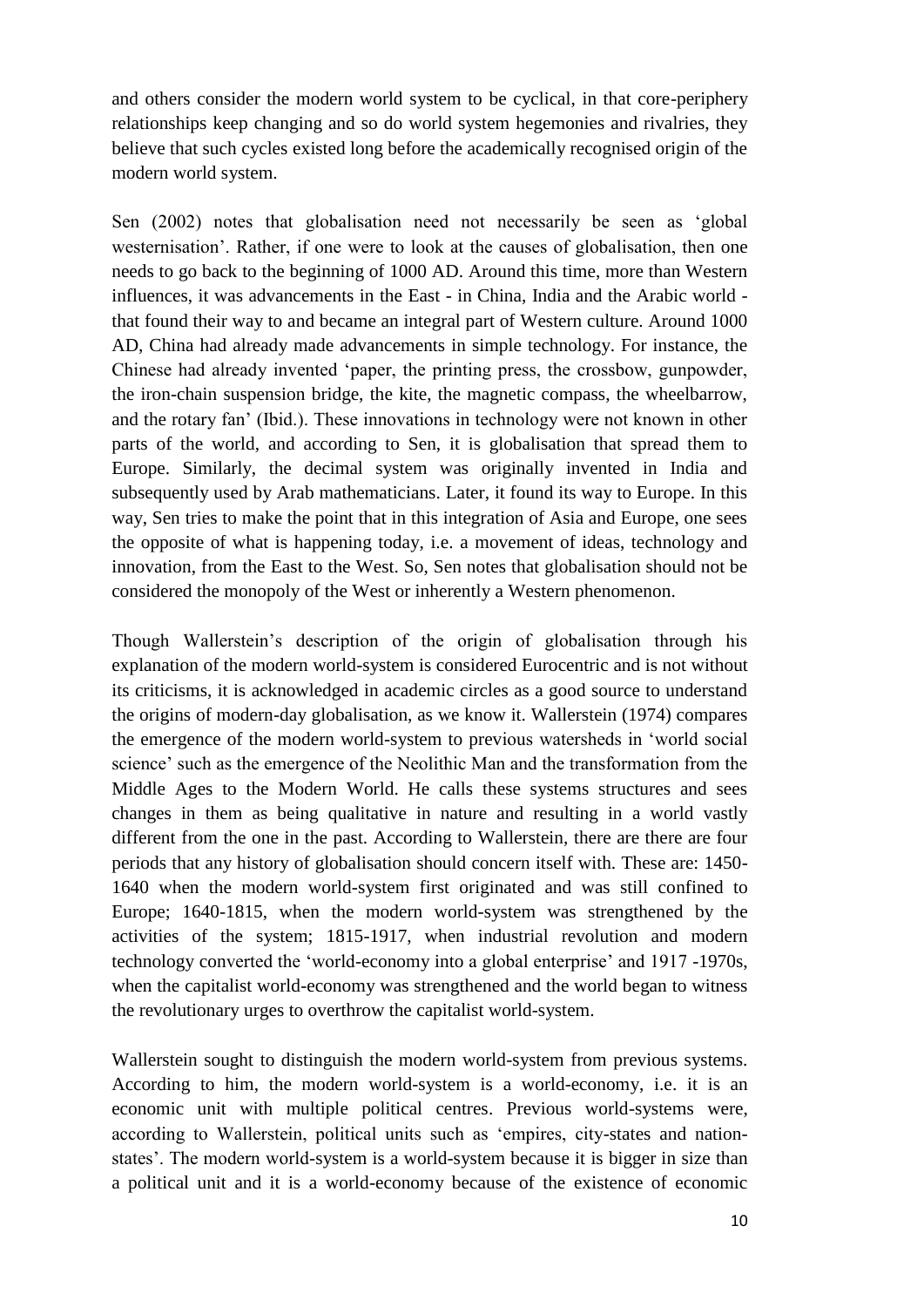- **5. Fragmentation of industries-** In the UK, rail privatisation led to breaking up the rail network into infrastructure and train operating companies. This led to areas where it was unclear who had responsibility. For example, the Hatfield rail crash was blamed on no one taking responsibility for safety. Different rail companies have increased the complexity of rail tickets.
- **6. Short-termism of firms-** As well as the government being motivated by short term pressures, this is something private firms may do as well. To please shareholders they may seek to increase short term profits and avoid investing in long term projects. For example, the UK is suffering from a lack of investment in new energy sources; the privatised companies are trying to make use of existing plants rather than invest in new ones.

Check your progress 3.2 Note:

- i. Write your answer in the space given below
- ii. Compare your answer with the one given at the end of this Unit.

Q1. Mention the methods of privatisation. Ans-

## **3.10 LET US SUM UP**

- Liberalisation is a process to removing controls systems in order to encourage economic development. The economy is thrown open and the best goods and services compete in the market and the consumer has a choice and monopolies disappear.
- Economic liberalisation is relaxing the government regulations in a country to allow the private sector companies to operate business transactions with comparatively fewer restrictions.
- In India, economic liberalisation is initiated in 1991 with the goal of making the economy more market-oriented and expanding the role of private and foreign investment.
- Privatization is the transfer of control of ownership of economic resources from the public sector to the private sector.
- Another term for privatization is Disinvestment. The objectives of disinvestment were to raise resources through sale of PSUs to be directed towards social welfare expenditures, raising efficiency of PSUs through increased competition,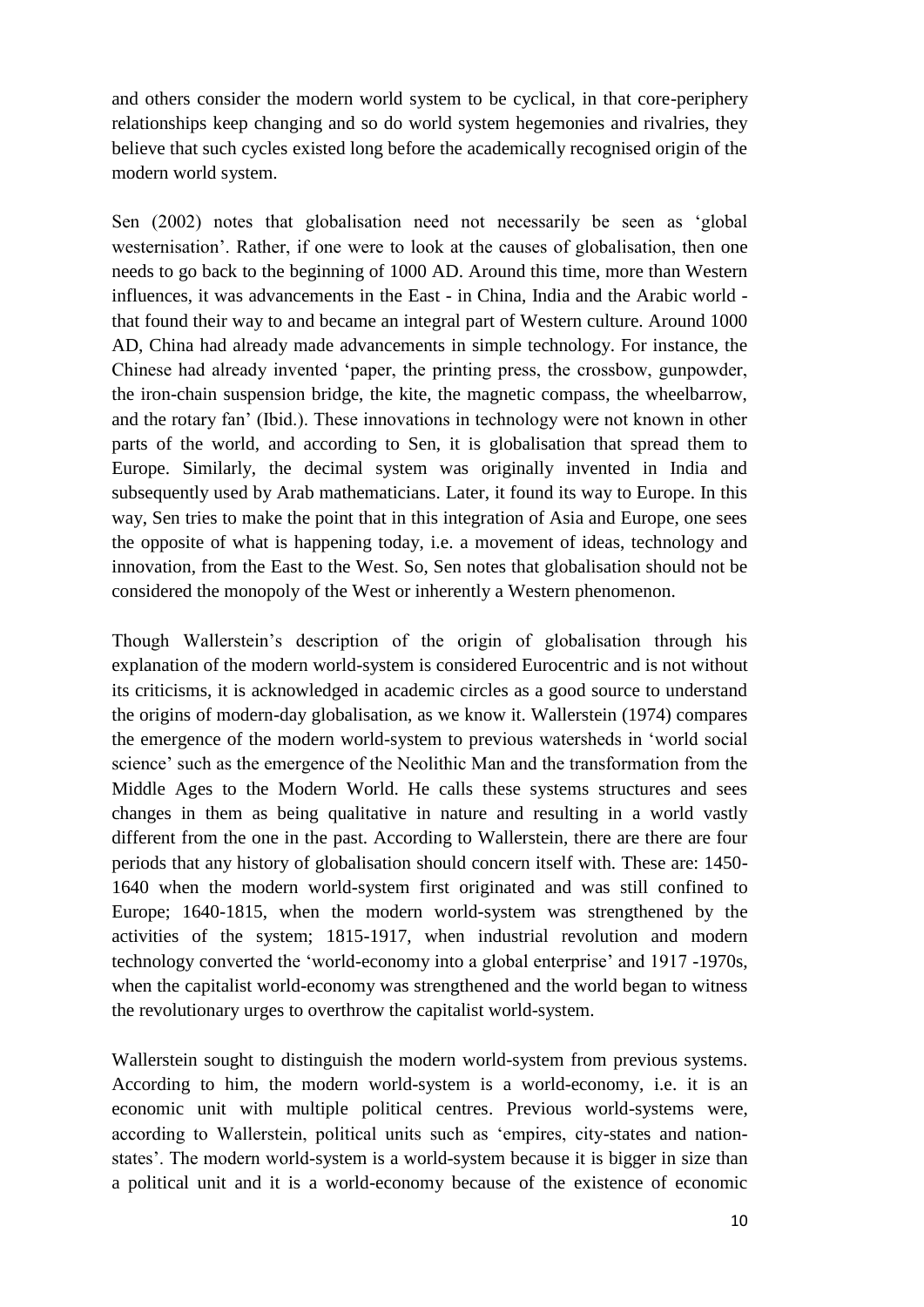increasing consumer satisfaction with better quality goods and services, upgrading technology and most importantly removing political interference.

## **3.11 GLOSSARY**

**Liberalisation-** Liberalisation is the process or means of the elimination of the control of the state over economic activities

**Denationalization-** Denationalization is the process of transferring an asset from public ownership specifically ownership by a national government to private ownership and operation.

**Disinvestment-** Disinvestment refers to the use of a concerted economic boycott to pressure a government, industry, or company towards a change in policy, or in the case of governments, even regime change.

## **3.11 CHECK YOUR PROGRESS: KEYS ANSWER**

**Q1.** Positive impacts of liberalisation in India

- 1) Free flow of capital: Liberalisation has improved flow of capital into the country which makes it inexpensive for the companies to access capital from investors. Lower cost of capital enables to undertake lucrative projects which they may not have been possible with a higher cost of capital pre-liberalisation, leading to higher growth rates.
- 2) Stock Market Performance: Generally, when a country relaxes its laws, taxes, the stock market values also rise. Stock Markets are platforms on which Corporate Securities can be traded in real time. Impact of FDI in banking sector: Foreign direct investment allowed in the banking and insurance sectors resulted in decline of government's stake in banks and insurance firms.
- **Q2.** There are some methods of Privatisation;
	- Public auction
	- Direct negotiations
	- Public tender
	- Transfer of control of State or municipally controlled enterprises
	- Lease with a right to purchase

### **3.12 MODEL QUESTIONS**

- Define the meaning of liberalisation and discuss its important features.
- Mention the major objectives of liberalisation in India.